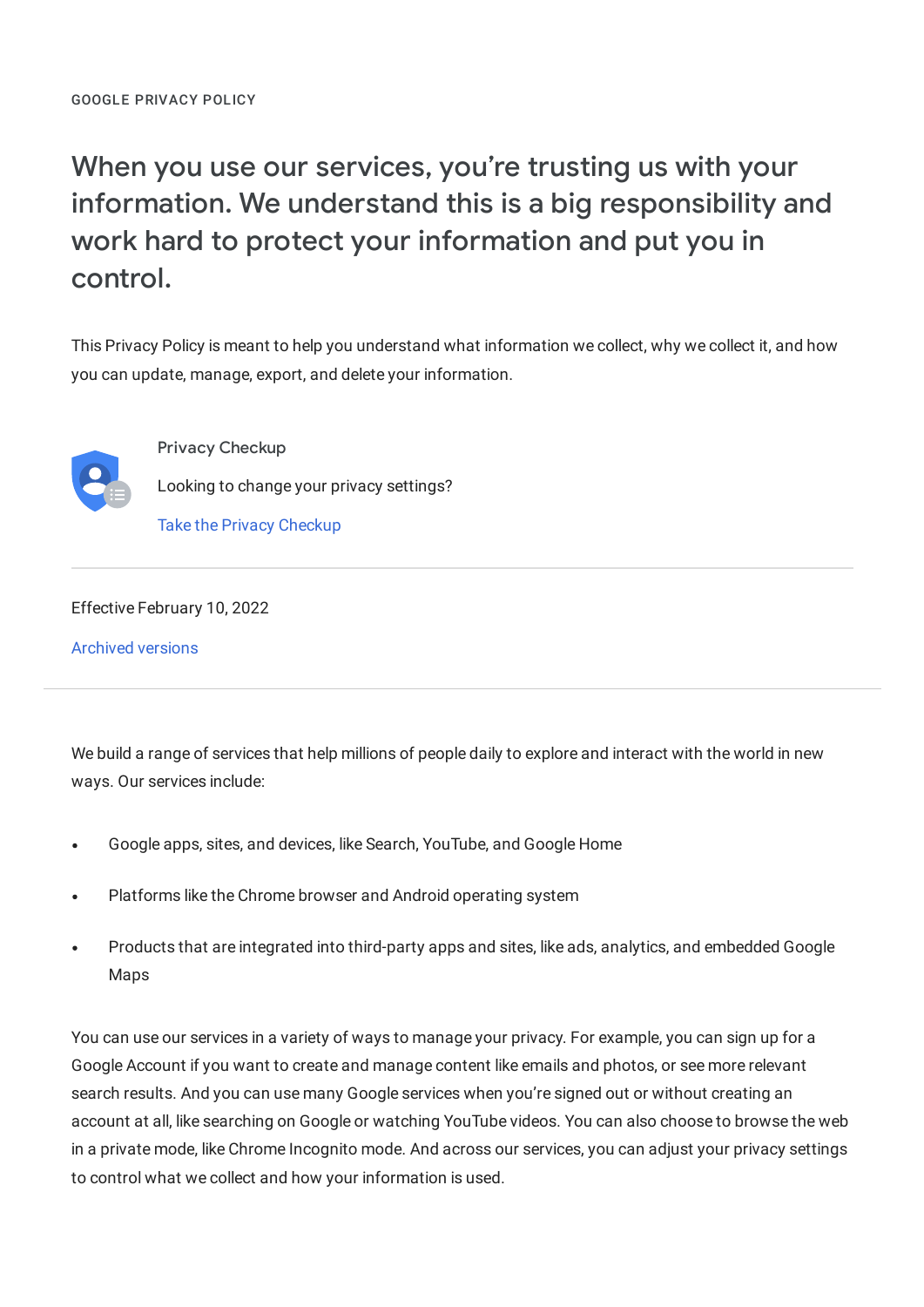To help explain things as clearly as possible, we've added examples, explanatory videos, and definitions for key [terms](https://policies.google.com/privacy/key-terms#key-terms). And if you have any questions about this Privacy Policy, you can [contact](https://support.google.com/policies?p=privpol_privts) us.

INFORMATION GOOGLE COLLECTS

# We want you to understand the types of information we collect as you use our services

We collect information to provide better services to all our users - from figuring out basic stuff like which language you speak, to more complex things like which ads you'll find most [useful](#page-22-0), the people who matter most to you online, or which YouTube videos you might like. The [information](#page-29-0) Google collects, and how that information is used, depends on how you use our services and how you manage your privacy controls.

When you're not signed in to a Google Account, we store the information we collect with unique [identifiers](#page-21-0) tied to the browser, application, or [device](#page-19-0) you're using. This allows us to do things like maintain your preferences across browsing sessions, such as your preferred language or whether to show you more relevant search results or ads based on your activity.

When you're signed in, we also collect information that we store with your Google Account, which we treat as personal [information.](#page-20-0)

## Things you create or provide to us

When you create a Google Account, you provide us with personal [information](#page-20-0) that includes your name and a password. You can also choose to add a phone [number](#page-26-0) or payment [information](#page-26-1) to your account. Even if you aren't signed in to a Google Account, you might choose to provide us with information — like an email address to receive updates about our services.

We also collect the content you create, upload, or receive from others when using our services. This includes things like email you write and receive, photos and videos you save, docs and spreadsheets you create, and comments you make on YouTube videos.

## Information we collect as you use our services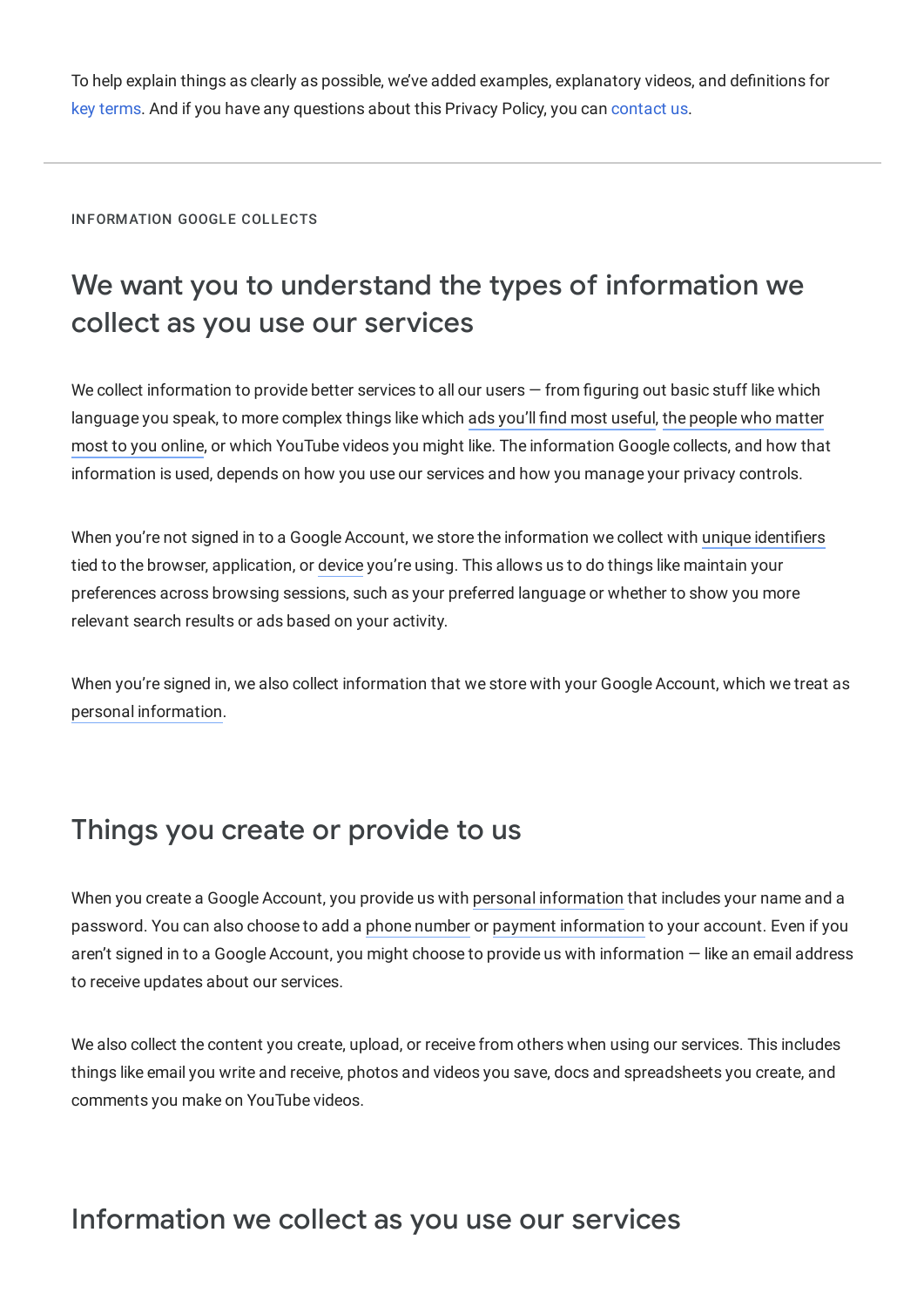#### Your apps, browsers & devices

We collect information about the apps, browsers, and [devices](#page-24-0) you use to access Google services, which helps us provide features like automatic product updates and dimming your screen if your battery runs low.

The information we collect includes unique [identifiers](#page-21-0), browser type and settings, device type and settings, operating system, mobile network information including carrier name and phone number, and application version number. We also collect information about the interaction of your apps, browsers, and devices with our services, including IP [address,](#page-20-1) crash reports, system activity, and the date, time, and [referrer](#page-20-2) URL of your request.

We collect this information when a Google service on your device contacts our servers – for example, when you install an app from the Play Store or when a service checks for automatic updates. If you're using an [Android](#page-22-1) device with Google apps, your device periodically contacts Google servers to provide information about your device and connection to our services. This [information](https://support.google.com/android/answer/9021432) includes things like your device type and carrier name, crash reports, which apps you've installed, and, depending on your device settings, other [information](https://support.google.com/accounts/answer/6078260) about how you're using your Android device.

### Your activity

We collect information about your activity in our services, which we use to do things like recommend a YouTube video you might like. The activity information we collect may include:

- Terms you search for  $\bullet$
- Videos you watch  $\bullet$
- Views and [interactions](#page-29-1) with content and ads
- Voice and audio [information](#page-30-0)
- Purchase activity
- People with whom you communicate or share content
- Activity on third-party sites and apps that use our services
- Chrome browsing history you've synced with your Google [Account](#page-29-2)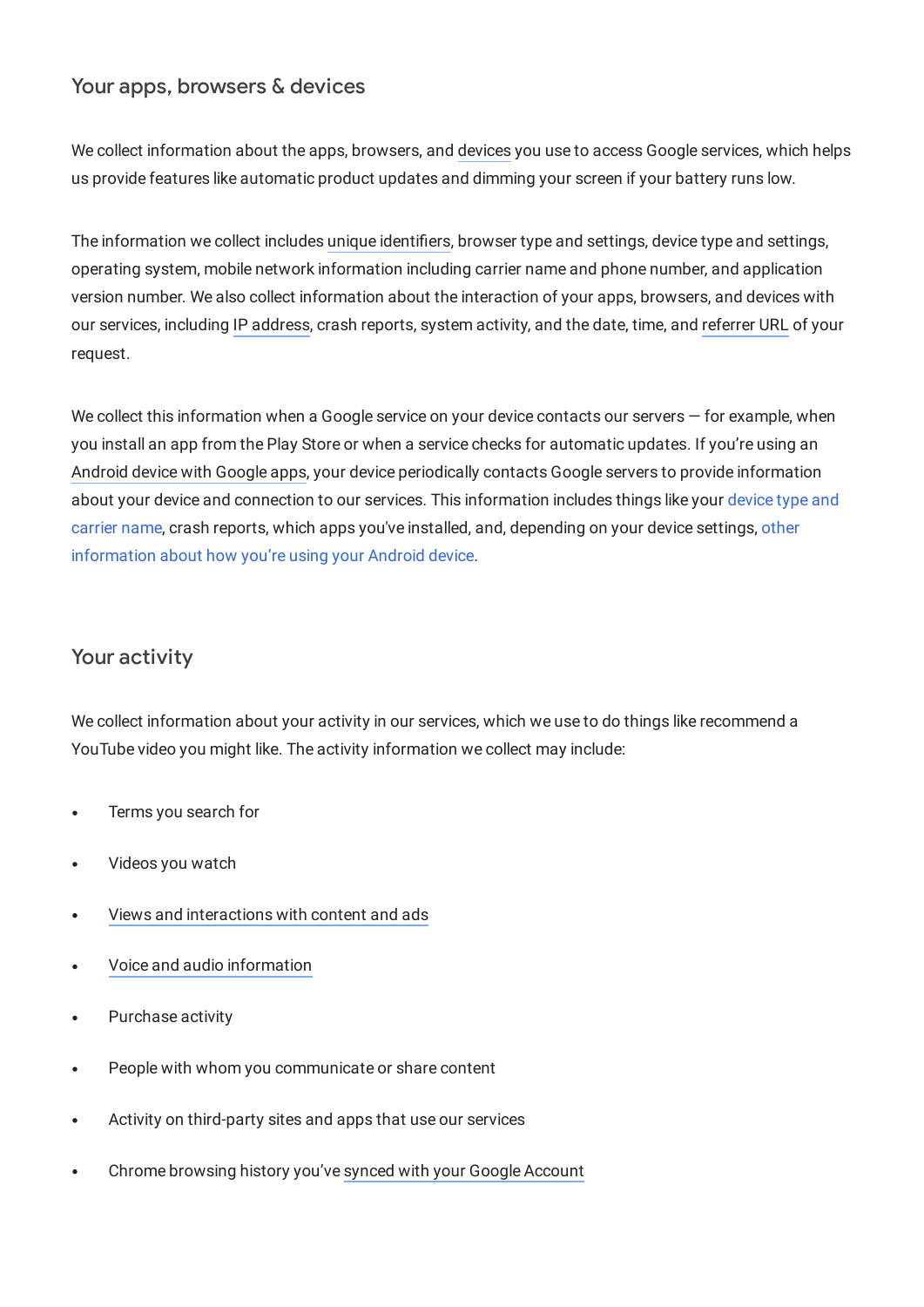If you use our services to make and receive calls or send and receive [messages](#page-28-0), we may collect call and message log information like your phone number, calling-party number, receiving-party number, forwarding numbers, sender and recipient email address, time and date of calls and messages, duration of calls, routing information, and types and volumes of calls and messages.

You can visit your Google Account to find and manage activity information that's saved in your account.



#### Go to Google [Account](https://myaccount.google.com/?utm_source=pp)

### Your location information

We collect information about your location when you use our services, which helps us offer features like driving directions, search results for things near you, and ads based on your general location.

Your location can be determined with varying degrees of accuracy by:

- GPS and other [sensor](#page-28-1) data from your device
- IP [address](#page-20-1)
- Activity on Google services, such as your searches and places you label like home or work
- [Information](#page-25-0) about things near your device, such as Wi-Fi access points, cell towers, and Bluetoothenabled devices

The types of location data we collect and how long we store it depend in part on your device and account settings. For example, you can turn your Android device's [location](https://support.google.com/accounts?p=privpol_location) on or off using the device's settings app. You can also turn on [Location](https://support.google.com/accounts?p=privpol_lochistory) History if you want to create a private map of where you go with your signedin devices. And if your Web & App Activity setting is enabled, your searches and other activity from Google services, which may also include location information, is saved to your Google Account. Learn more about how we use location [information.](https://policies.google.com/technologies/location-data)

In some circumstances, Google also collects information about you from publicly [accessible](#page-27-0) sources. For example, if your name appears in your local newspaper, Google's Search engine may index that article and display it to other people if they search for your name. We may also collect information about you from trusted partners, such as directory services who provide us with business information to be displayed on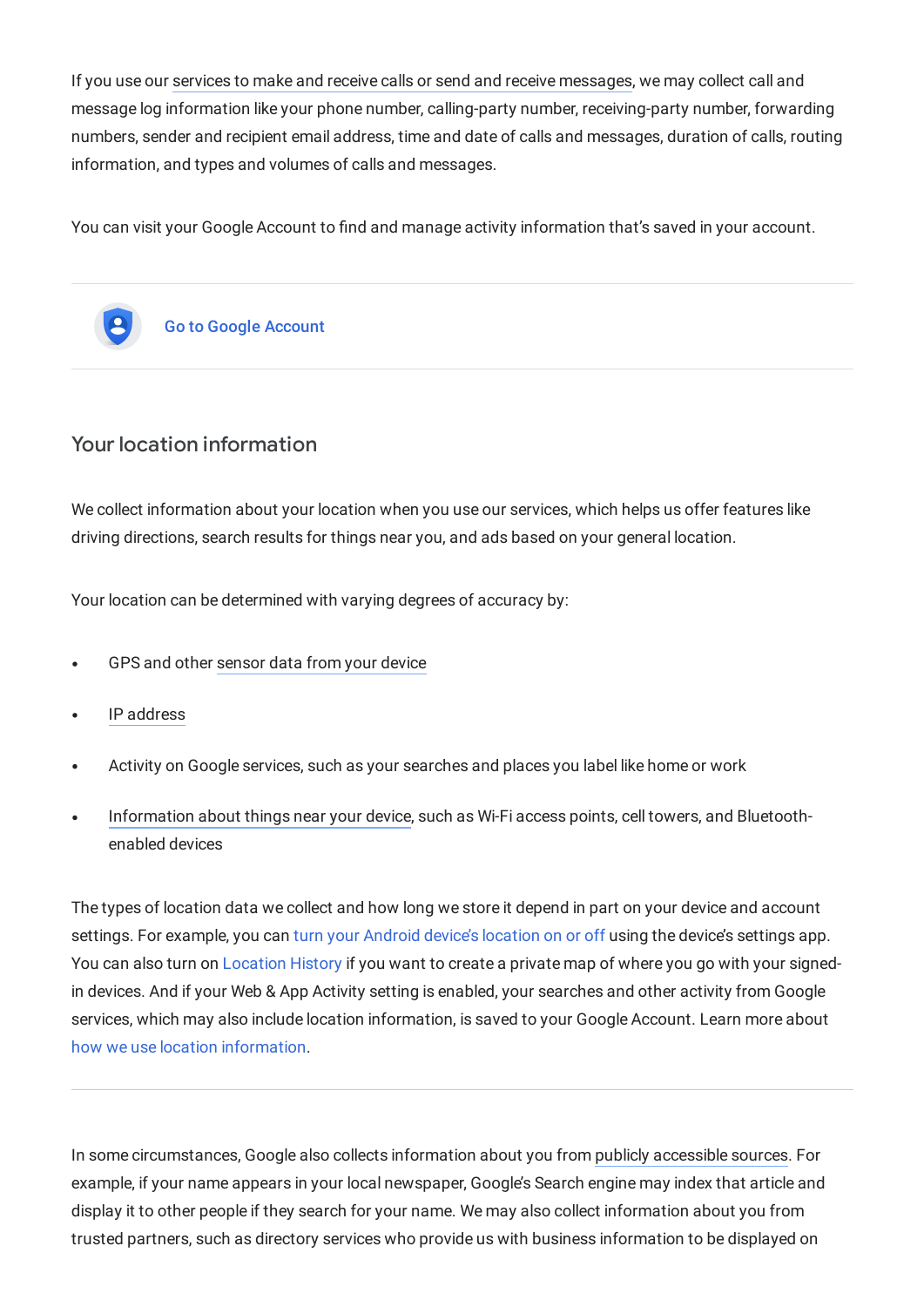Google's services, marketing partners who provide us with information about potential customers of our business services, and security partners who provide us with information to protect [against](#page-27-1) abuse. We also receive information from advertising partners to provide [advertising](#page-22-2) and research services on their behalf.

We use various technologies to collect and store information, including [cookies](#page-19-1), [pixel](#page-20-3) tags, local storage, such as [browser](#page-19-2) web storage or [application](#page-19-3) data caches, databases, and [server](#page-21-1) logs.

WHY GOOGLE COLLECTS DATA

## We use data to build better services

We use the information we collect from all our services for the following purposes:

### Provide our services

We use your information to deliver our [services](#page-24-1), like processing the terms you search for in order to return results or helping you share content by suggesting recipients from your contacts.

#### Maintain & improve our services

We also use your information to ensure our services are working as [intended,](#page-25-1) such as tracking outages or troubleshooting issues that you report to us. And we use your information to make [improvements](#page-25-2) to our services — for example, understanding which search terms are most frequently misspelled helps us improve spell-check features used across our services.

#### Develop new services

We use the information we collect in existing services to help us develop new ones. For example, understanding how people organized their photos in Picasa, Google's first photos app, helped us design and launch Google Photos.

Provide personalized services, including content and ads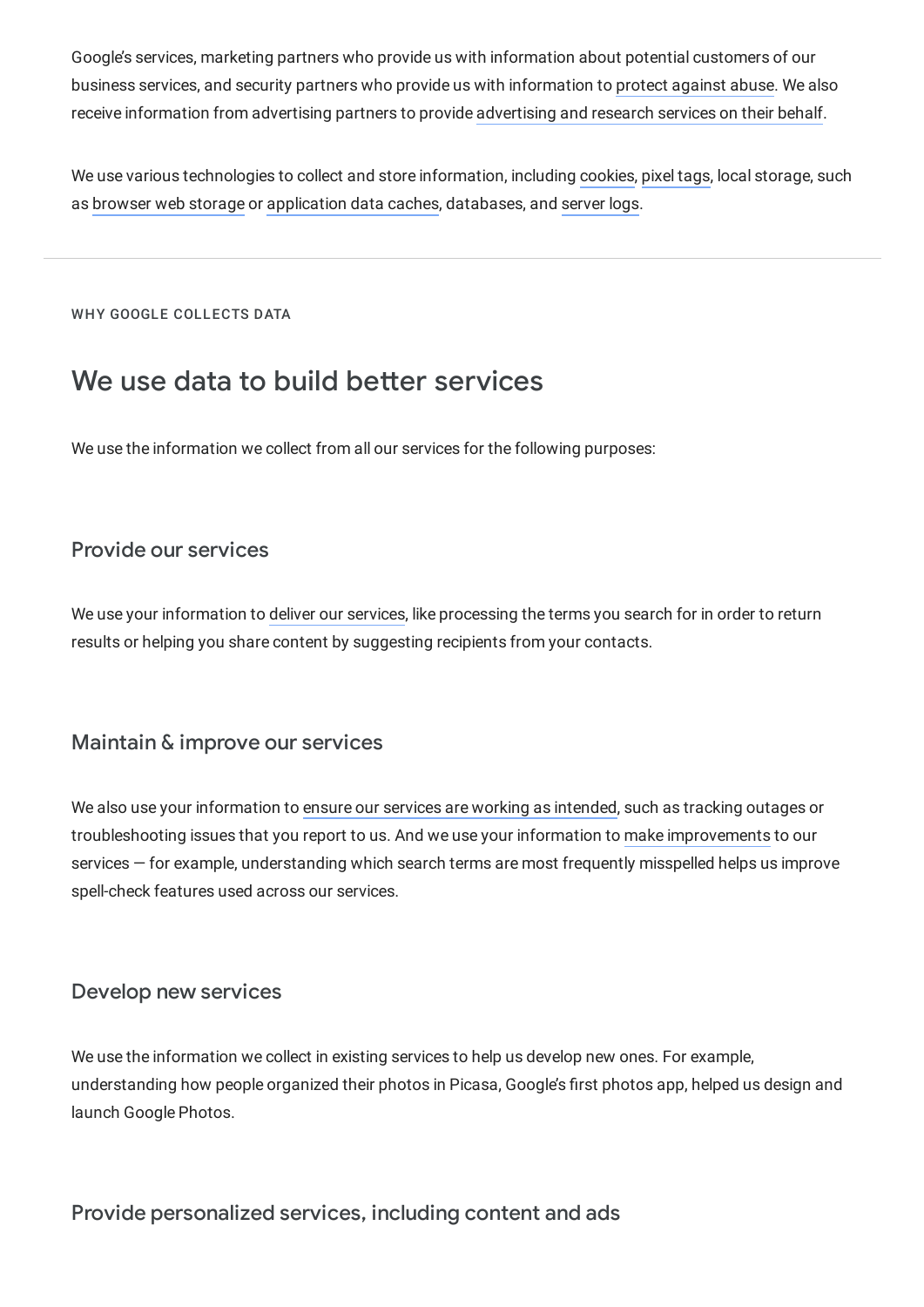We use the information we collect to customize our services for you, including providing recommendations, personalized content, and [customized](#page-23-0) search results. For example, Security [Checkup](https://myaccount.google.com/security-checkup?utm_source=pp) provides security tips adapted to how you use Google products. And Google Play uses information like apps you've already installed and videos you've watched on YouTube to suggest new apps you might like.

Depending on your settings, we may also show you [personalized](#page-26-2) ads based on your interests. For example, if you search for "mountain bikes," you may see an ad for sports equipment when you're browsing a site that shows ads served by Google. You can control what information we use to show you ads by visiting your ad settings.

- We don't show you personalized ads based on sensitive [categories,](#page-27-2) such as race, religion, sexual orientation, or health.
- We don't show you personalized ads based on your content from Drive, Gmail, or Photos.
- We don't share information that personally identifies you with advertisers, such as your name or email, unless you ask us to. For example, if you see an ad for a nearby flower shop and select the "tap to call" button, we'll connect your call and may share your phone number with the flower shop.



Go to Ad [Settings](https://adssettings.google.com/?ref=privacy-policy)

### Measure performance

We use data for analytics and measurement to understand how our services are used. For example, we analyze data about your visits to our sites to do things like optimize product design. And we also use data about the ads you interact with to help advertisers understand the performance of their ad campaigns. We use a variety of tools to do this, including Google Analytics. When you visit sites or use apps that use Google Analytics, a Google Analytics customer may choose to enable Google to link [information](#page-26-3) about your activity from that site or app with activity from other sites or apps that use our ad services.

#### Communicate with you

We use information we collect, like your email address, to interact with you directly. For example, we may send you a notification if we detect suspicious activity, like an attempt to sign in to your Google Account from an unusual location. Or we may let you know about upcoming changes or improvements to our services. And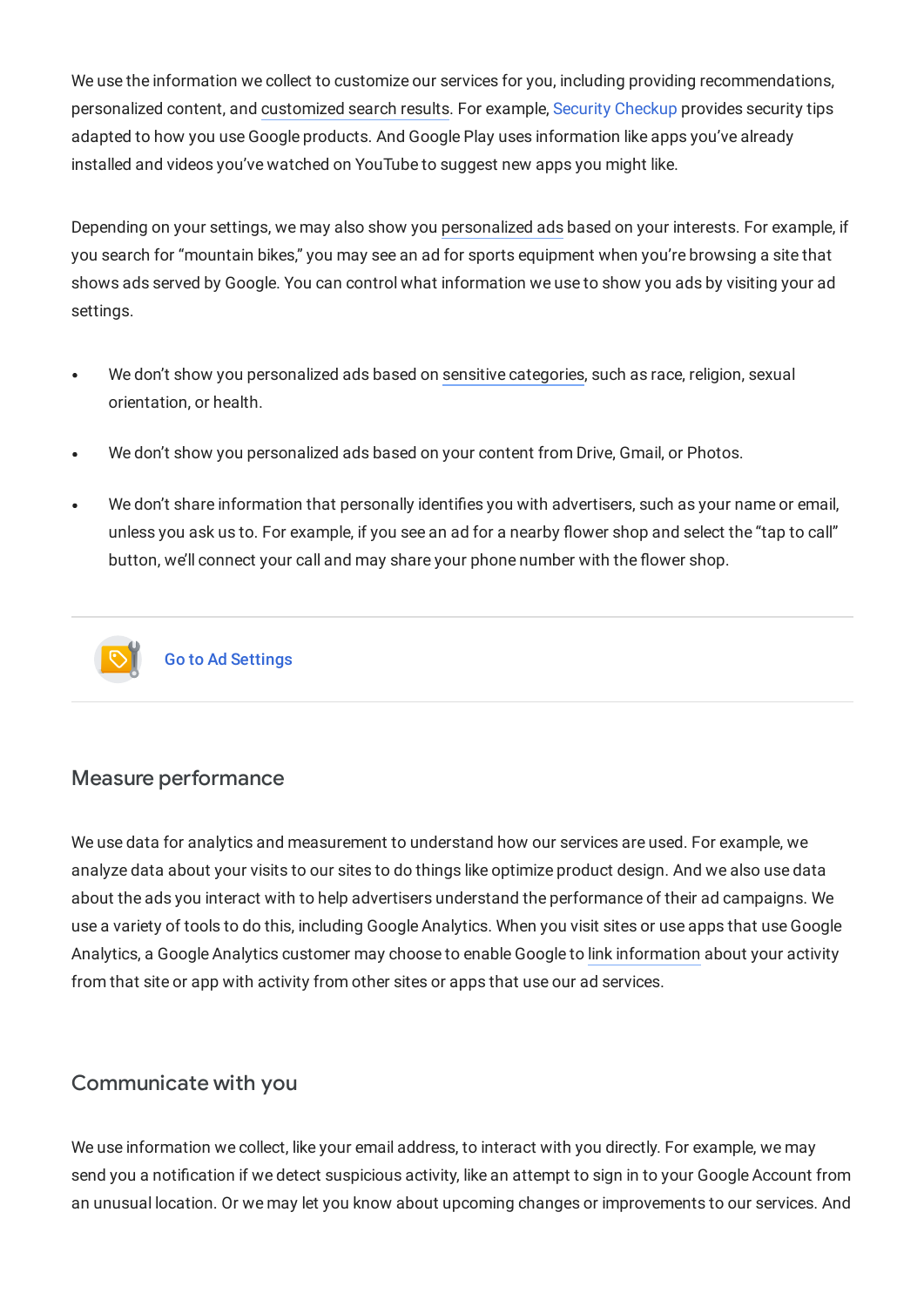if you contact Google, we'll keep a record of your request in order to help solve any issues you might be facing.

#### Protect Google, our users, and the public

We use information to help improve the safety and [reliability](#page-27-3) of our services. This includes detecting, preventing, and responding to fraud, abuse, security risks, and technical issues that could harm Google, our users, or the public.

We use different technologies to process your information for these purposes. We use automated systems that analyze your content to provide you with things like customized search results, personalized ads, or other features tailored to how you use our services. And we analyze your content to help us [detect](#page-24-2) abuse such as spam, malware, and illegal content. We also use [algorithms](#page-19-4) to recognize patterns in data. For example, Google Translate helps people communicate across languages by detecting common language patterns in phrases you ask it to translate.

We may combine the [information](#page-23-1) we collect among our services and across your devices for the purposes described above. For example, if you watch videos of guitar players on YouTube, you might see an ad for guitar lessons on a site that uses our ad products. Depending on your account settings, your activity on other sites and apps may be associated with your personal [information](#page-30-1) in order to improve Google's services and the ads delivered by Google.

If other users already have your email address or other information that identifies you, we may show them your publicly visible Google Account information, such as your name and photo. This helps people identify an email coming from you, for example.

We'll ask for your consent before using your information for a purpose that isn't covered in this Privacy Policy.

YOUR PRIVACY CONTROLS

# You have choices regarding the information we collect and how it's used

This section describes key controls for managing your privacy across our services. You can also visit the Privacy [Checkup](https://myaccount.google.com/privacycheckup?utm_source=pp&utm_medium=Promo-in-product&utm_campaign=pp_body), which provides an opportunity to review and adjust important privacy settings. In addition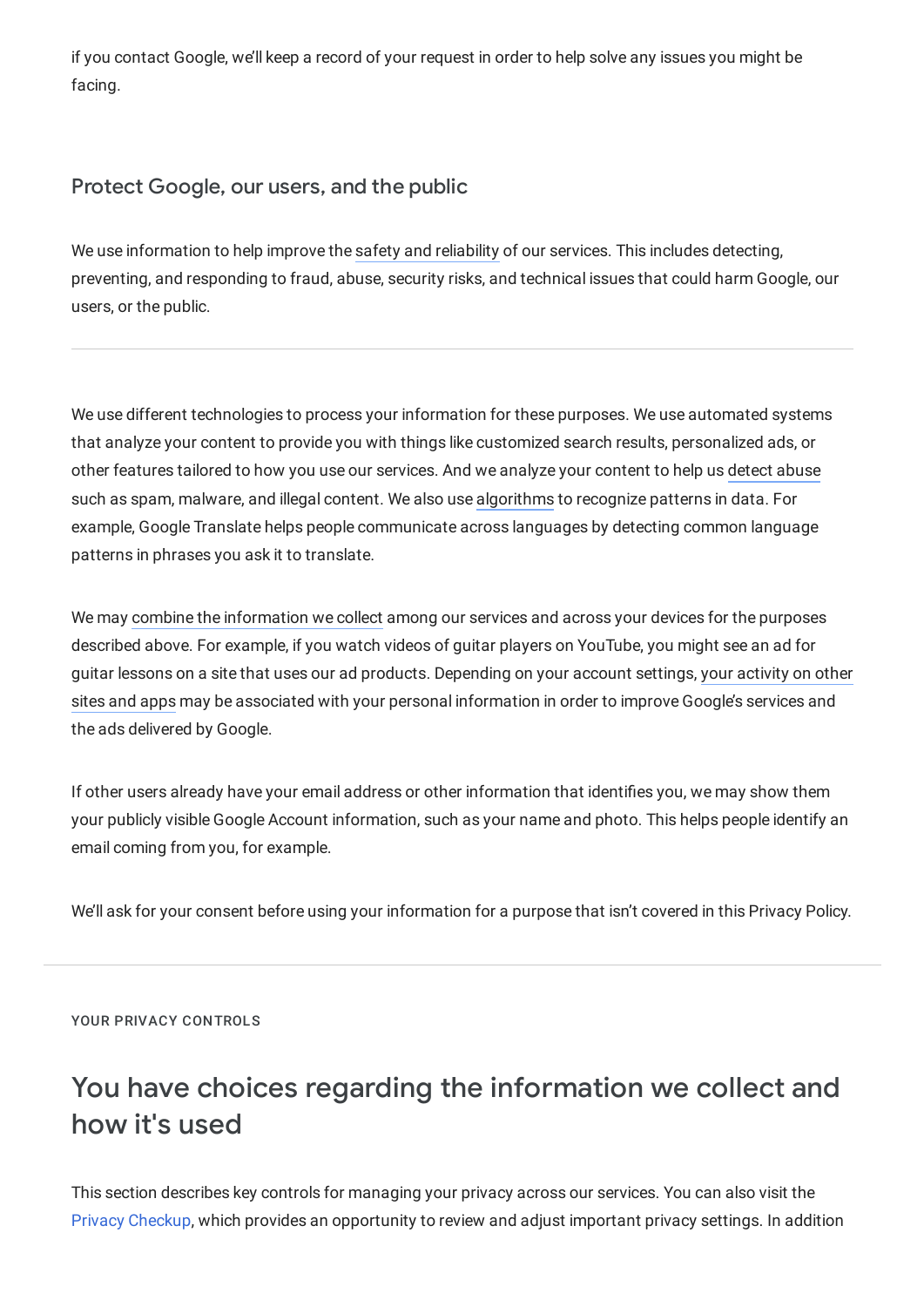to these tools, we also offer specific privacy settings in our [products](https://policies.google.com/technologies/product-privacy) — you can learn more in our Product Privacy Guide.



Go to Privacy [Checkup](https://myaccount.google.com/privacycheckup?utm_source=pp&utm_medium=Promo-in-product&utm_campaign=pp_body)

# Managing, reviewing, and updating your information

When you're signed in, you can always review and update information by visiting the services you use. For example, Photos and Drive are both designed to help you manage specific types of content you've saved with Google.

We also built a place for you to review and control [information](https://myaccount.google.com/) saved in your Google Account. Your Google Account includes:

#### Privacy controls



#### **Activity Controls**

Decide what types of activity you'd like saved in your account. For example, if you have YouTube History turned on, the videos you watch and the things you search for are saved in your account so you can get better recommendations and remember where you left off. And if you have Web & App Activity turned on, your searches and activity from other Google services are saved in your account so you can get more personalized experiences like faster searches and more helpful app and content recommendations. Web & App Activity also has a subsetting that lets you control whether [information](https://support.google.com/websearch/answer/54068#zippy=%2Cinfo-about-your-browsing-and-other-activity-on-sites-apps-and-devices-that-use-google-services) about your activity on other sites, apps, and devices that use Google services, such as apps you install and use on Android, is saved in your Google Account and used to improve Google services.

#### Go to Activity [Controls](https://myaccount.google.com/activitycontrols?utm_source=pp)



#### **Ad settings**

Manage your preferences about the ads shown to you on Google and on sites and apps that [partner](#page-26-4) with Google to show ads. You can modify your interests, choose whether your personal information is used to make ads more relevant to you, and turn on or off certain advertising services.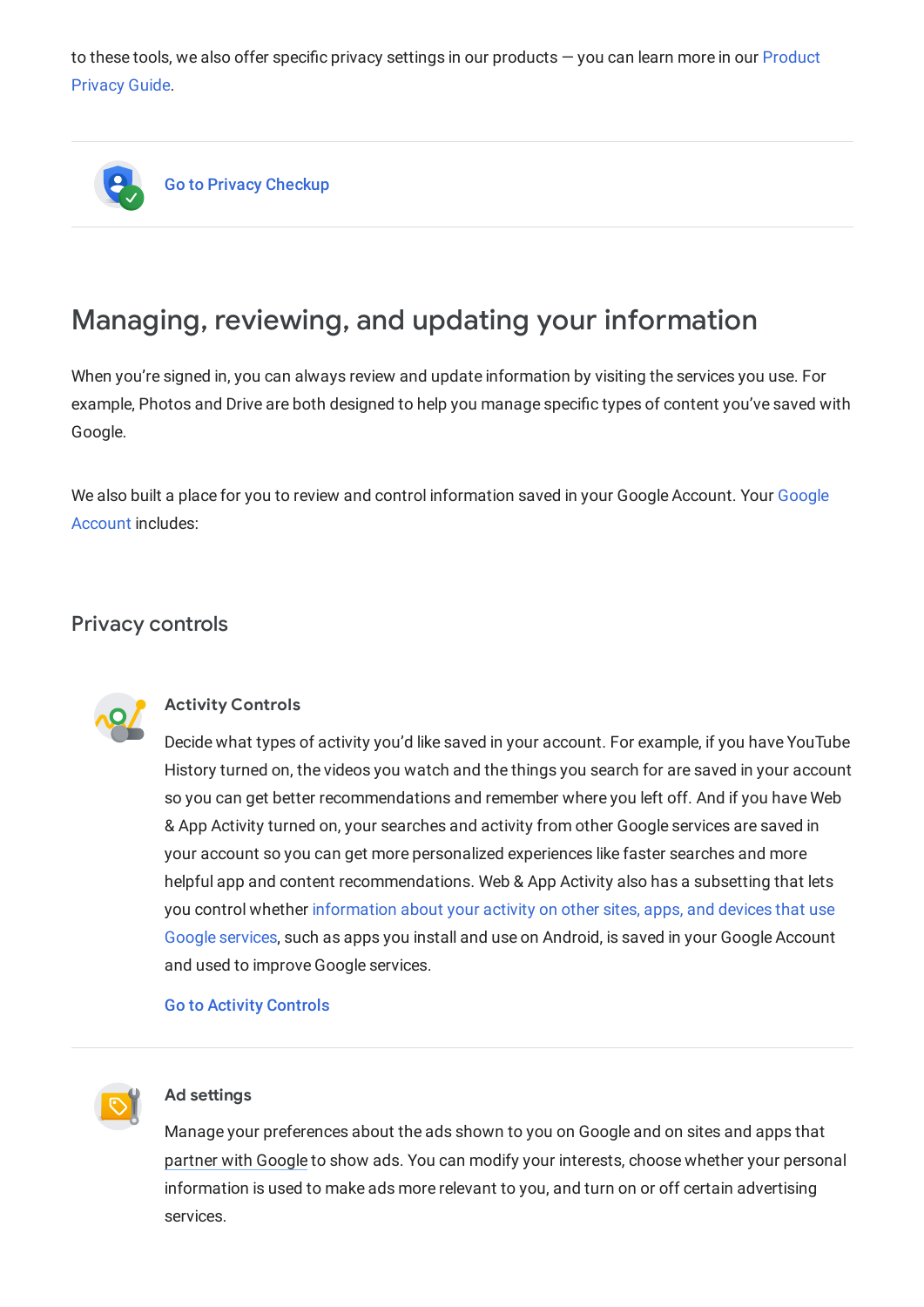

#### **About you**

Manage personal info in your Google Account and control who can see it across Google services.

Go to [About](https://myaccount.google.com/profile?utm_source=pp) You



#### **Shared endorsements**

Choose whether your name and photo appear next to your activity, like reviews and recommendations, that appear in ads.

Go to Shared [Endorsements](https://myaccount.google.com/shared-endorsements?utm_source=pp)



#### **Sites and apps that use Google services**

Manage information that websites and apps using Google services, like Google Analytics, may share with Google when you visit or interact with their services.

Go to How Google uses [information](https://policies.google.com/technologies/partner-sites) from sites or apps that use our services

#### Ways to review & update your information



#### **My Activity**

My Activity allows you to review and control data that's saved to your Google Account when you're signed in and using Google services, like searches you've done or your visits to Google Play. You can browse by date and by topic, and delete part or all of your activity.

#### Go to My [Activity](https://myactivity.google.com/myactivity?utm_source=pp)



#### **Google Dashboard**

Google Dashboard allows you to manage information associated with specific products.

Go to [Dashboard](https://myaccount.google.com/dashboard?utm_source=pp)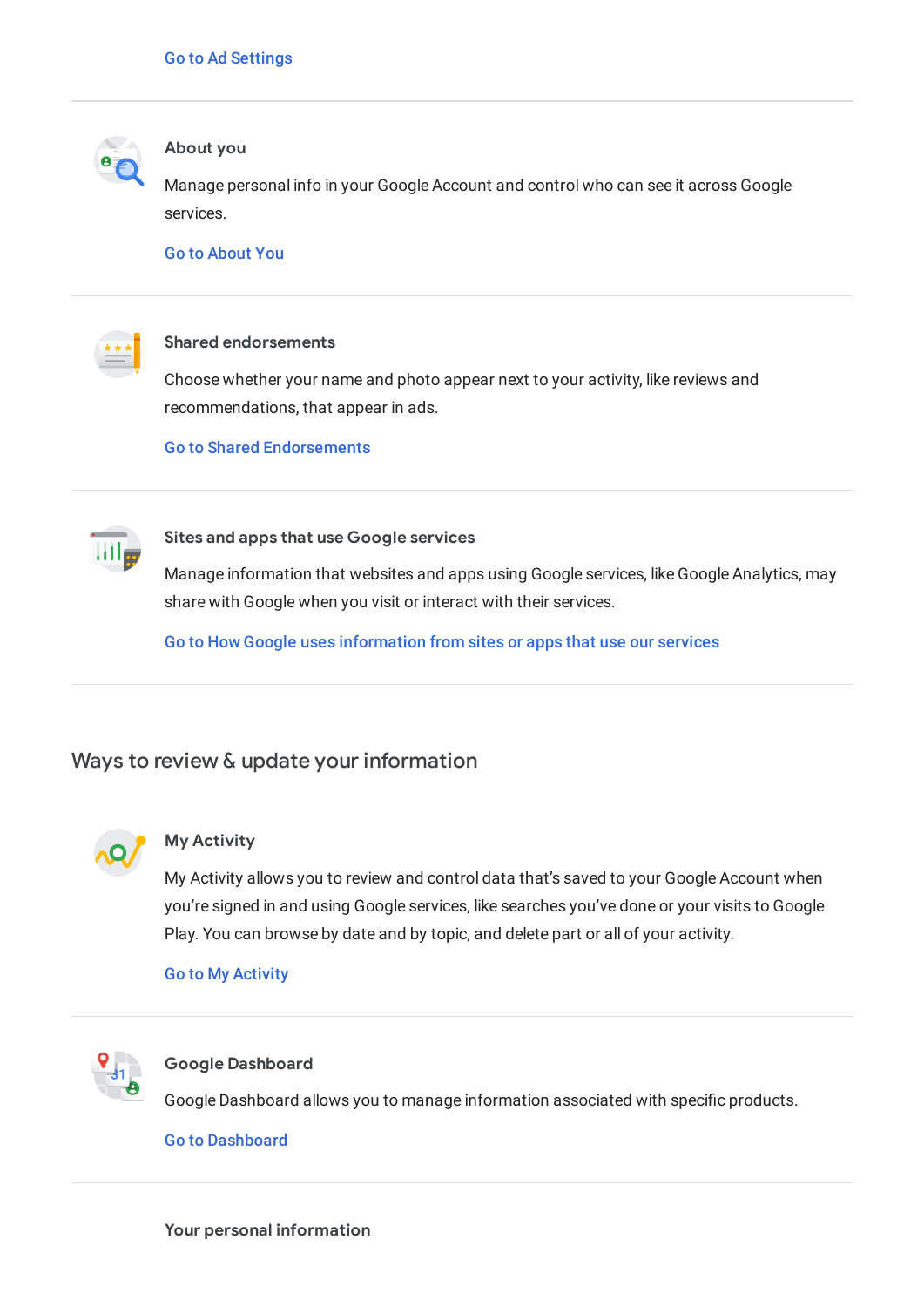

Go to [Personal](https://myaccount.google.com/personal-info?utm_source=pp) Info

When you're signed out, you can manage information associated with your browser or device, including:

- Signed-out search personalization: [Choose](https://www.google.com/history/optout?utm_source=pp) whether your search activity is used to offer you more relevant results and recommendations.
- YouTube settings: Pause and delete your [YouTube](https://www.youtube.com/feed/history/search_history?utm_source=pp) Search History and your [YouTube](https://www.youtube.com/feed/history?utm_source=pp) Watch History.  $\bullet$
- Ad Settings: [Manage](https://adssettings.google.com/?ref=privacy-policy) your preferences about the ads shown to you on Google and on sites and apps that partner with Google to show ads.

## Exporting, removing & deleting your information

You can export a copy of content in your Google Account if you want to back it up or use it with a service outside of Google.



[Export](https://takeout.google.com/?utm_source=pp) your data

You can also request to remove [content](https://support.google.com/legal?p=privpol_remove) from specific Google services based on applicable law.

To delete your information, you can:

- Delete your content from specific Google [services](#page-28-2)  $\bullet$
- Search for and then delete specific items from your account using My [Activity](https://myactivity.google.com/?utm_source=pp)
- Delete specific Google [products,](https://myaccount.google.com/deleteservices?utm_source=pp) including your information associated with those products  $\bullet$
- Delete your entire Google [Account](https://myaccount.google.com/deleteaccount?utm_source=pp)

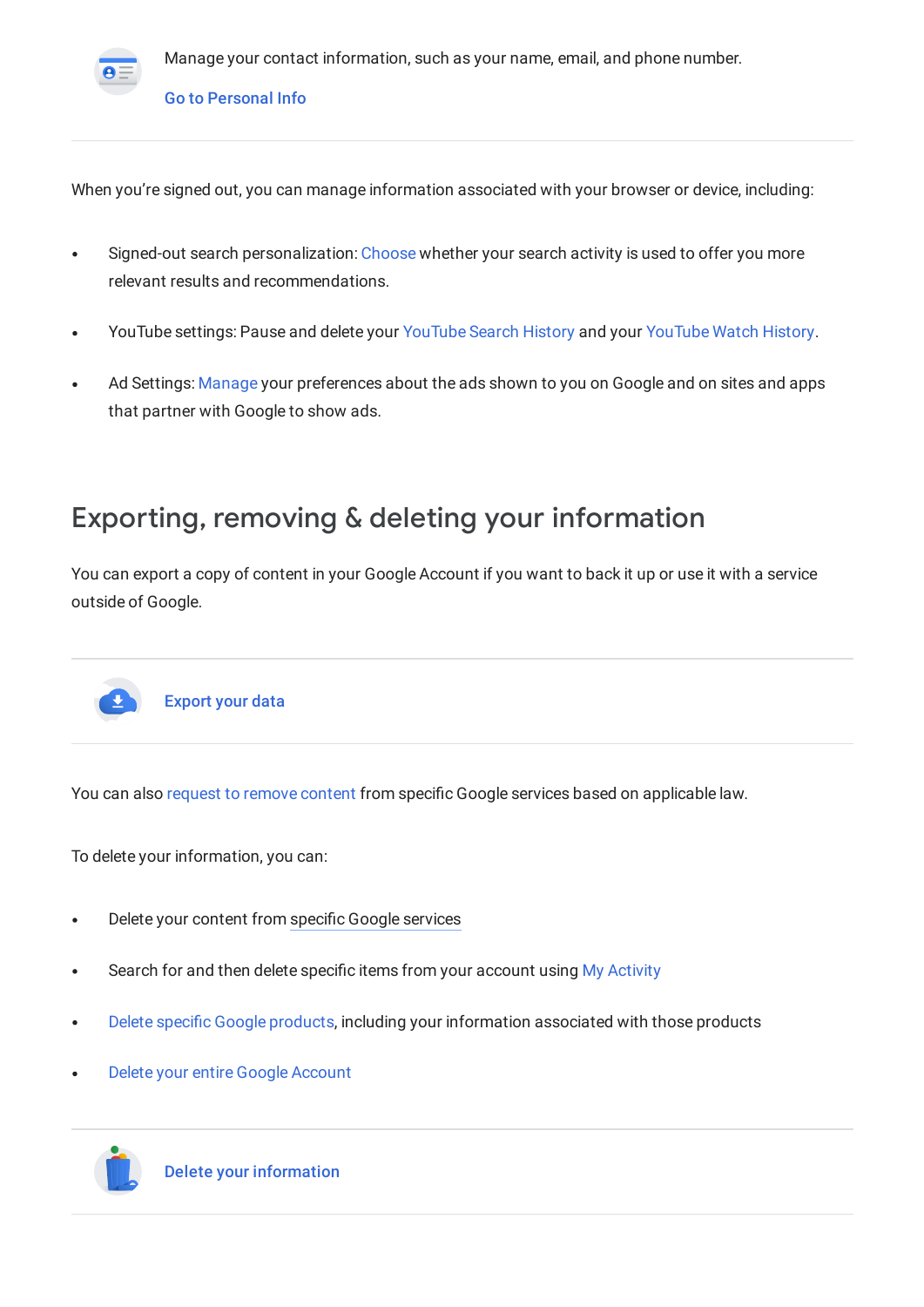And finally, Inactive Account [Manager](https://myaccount.google.com/inactive?utm_source=pp) allows you to give someone else access to parts of your Google Account in case you're unexpectedly unable to use your account.

There are other ways to control the information Google collects whether or not you're signed in to a Google Account, including:

- Browser settings: For example, you can configure your browser to indicate when Google has set a [cookie](#page-19-1) in your browser. You can also configure your browser to block all cookies from a specific domain or all domains. But remember that our services rely on cookies to [function](#page-27-4) properly, for things like remembering your language preferences.
- Device-level settings: Your device may have controls that determine what information we collect. For example, you can modify [location](https://support.google.com/websearch?p=privpol_locserp) settings on your Android device.

SHARING YOUR INFORMATION

### When you share your information

Many of our services let you share information with other people, and you have control over how you share. For example, you can share videos on YouTube publicly or you can decide to keep your videos private. Remember, when you share information publicly, your content may become accessible through search engines, including Google Search.

When you're signed in and interact with some Google services, like leaving comments on a YouTube video or reviewing an app in Play, your name and photo appear next to your activity. We may also display this information in ads depending on your Shared [endorsements](https://support.google.com/accounts?p=privpol_endorse) setting.

## When Google shares your information

We do not share your personal information with companies, organizations, or individuals outside of Google except in the following cases: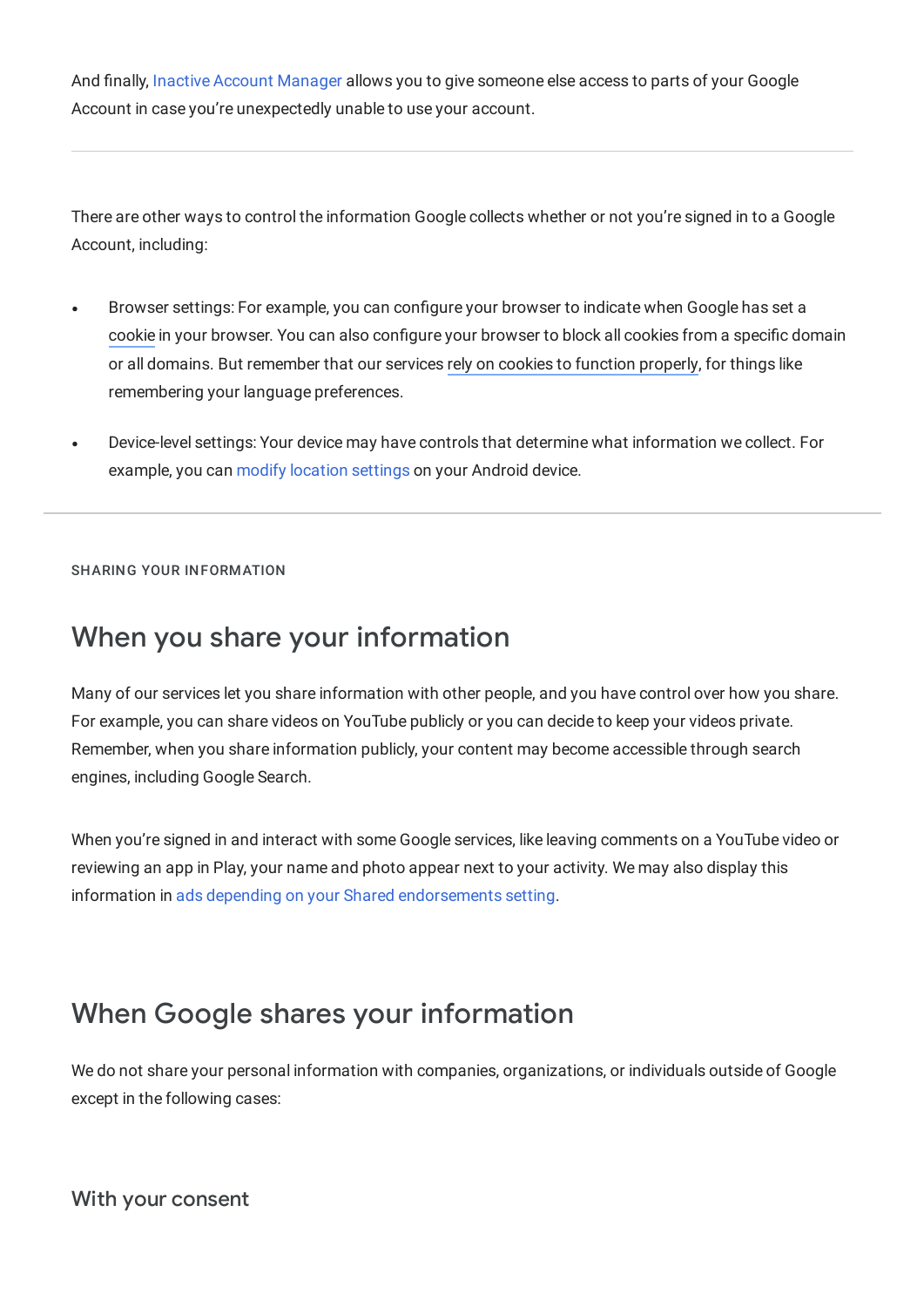We'll share personal [information](https://support.google.com/googlehome?p=privpol_homedata) outside of Google when we have your consent. For example, if you use Google Home to make a reservation through a booking service, we'll get your permission before sharing your name or phone number with the restaurant. We'll ask for your explicit consent to share any sensitive personal [information.](#page-20-4)

### With domain administrators

If you're a student or work for an organization that uses Google services, your domain [administrator](https://support.google.com/a?p=privpol_admin) and resellers who manage your account will have access to your Google Account. They may be able to:

- Access and retain information stored in your account, like your email
- View statistics regarding your account, like how many apps you install
- Change your account password
- Suspend or terminate your account access
- Receive your account information in order to satisfy applicable law, regulation, legal process, or enforceable governmental request
- Restrict your ability to delete or edit your information or your privacy settings

### For external processing

We provide personal information to our [affiliates](#page-18-0) and other trusted businesses or persons to process it for us, based on our instructions and in compliance with our Privacy Policy and any other appropriate confidentiality and security measures. For example, we use service providers to help operate our data centers, deliver our products and services, improve our internal business processes, and offer additional support to customers and users. We also use service providers to help review YouTube video content for public safety and analyze and listen to samples of saved user audio to help improve Google's audio recognition technologies.

#### For legal reasons

We will share personal information outside of Google if we have a good-faith belief that access, use, preservation, or disclosure of the information is reasonably necessary to:

Meet any applicable law, regulation, legal process, or enforceable [governmental](#page-25-3) request. We share information about the number and type of requests we receive from governments in our [Transparency](https://transparencyreport.google.com/user-data/overview)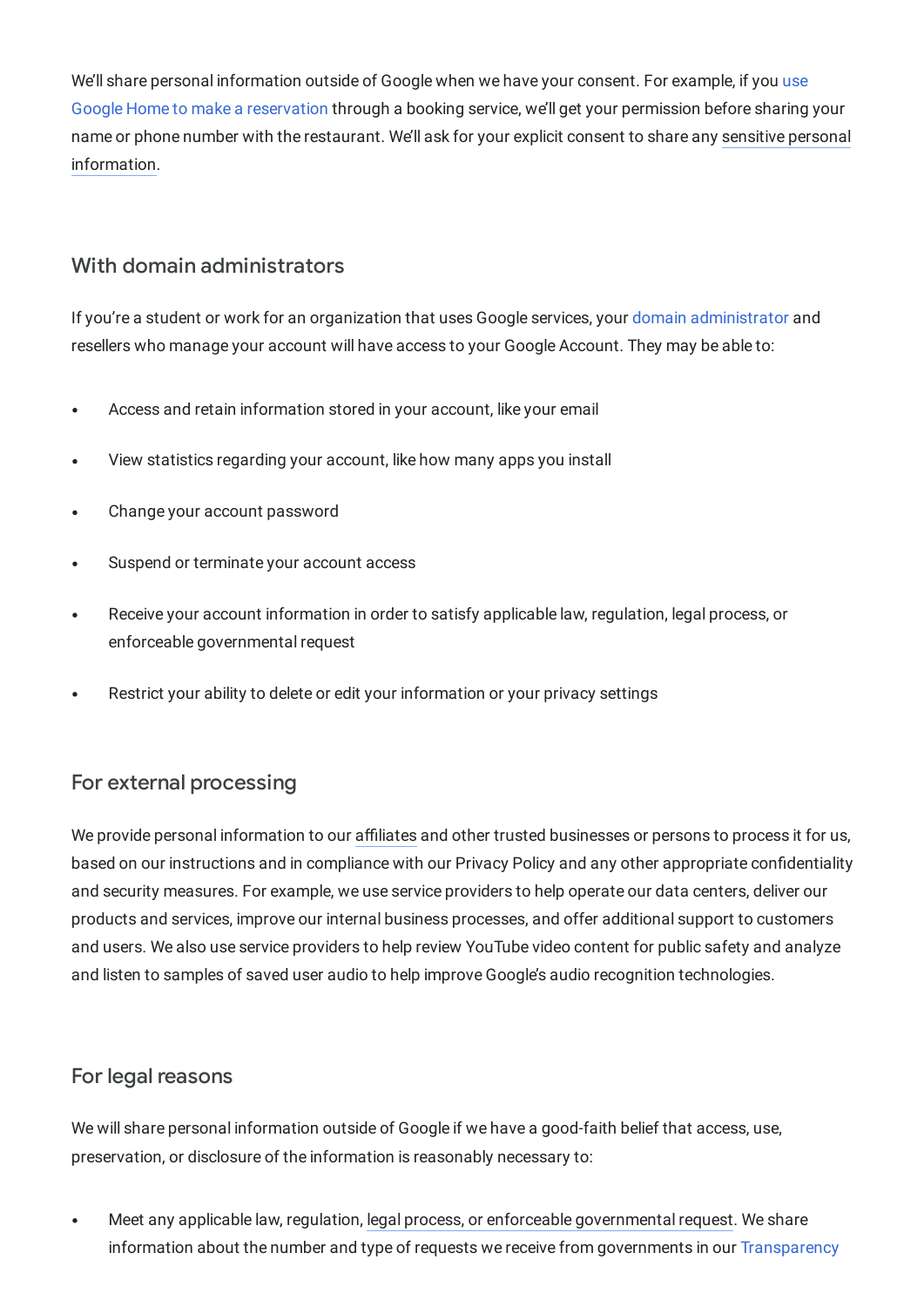[Report.](https://transparencyreport.google.com/user-data/overview)

- Enforce applicable Terms of Service, including investigation of potential violations.
- Detect, prevent, or otherwise address fraud, security, or technical issues.
- Protect against harm to the rights, property or safety of Google, our users, or the public as required or permitted by law.

We may share [non-personally](#page-20-5) identifiable information publicly and with our partners  $-$  like publishers, advertisers, developers, or rights holders. For example, we share information publicly to show [trends](#page-28-3) about the general use of our services. We also allow specific [partners](#page-29-3) to collect information from your browser or device for advertising and measurement purposes using their own cookies or similar technologies.

If Google is involved in a merger, acquisition, or sale of assets, we'll continue to ensure the confidentiality of your personal information and give affected users notice before personal information is transferred or becomes subject to a different privacy policy.

KEEPING YOUR INFORMATION SECURE

# We build security into our services to protect your information

All Google products are built with strong security features that continuously protect your information. The insights we gain from maintaining our services help us detect and automatically block security threats from ever reaching you. And if we do detect something risky that we think you should know about, we'll notify you and help guide you through steps to stay better protected.

We work hard to protect you and Google from unauthorized access, alteration, disclosure, or destruction of information we hold, including:

- We use encryption to keep your data private while in transit  $\bullet$
- We offer a range of security features, like Safe [Browsing](https://safebrowsing.google.com/?utm_source=pp), Security Checkup, and 2 Step [Verification](https://www.google.com/landing/2step/?utm_source=pp) to help you protect your account
- We review our information collection, storage, and processing practices, including physical security measures, to prevent unauthorized access to our systems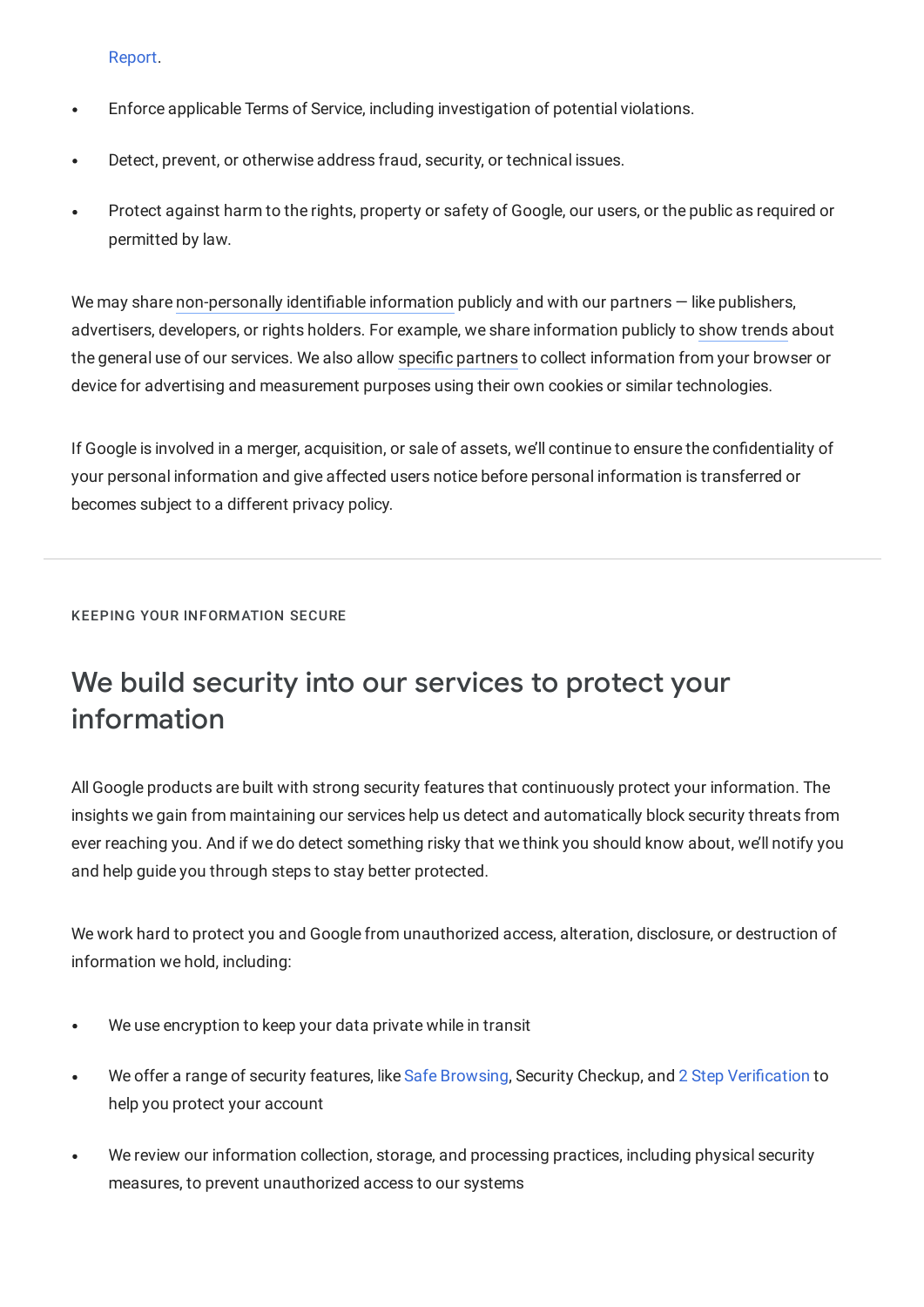We restrict access to personal information to Google employees, contractors, and agents who need that information in order to process it. Anyone with this access is subject to strict contractual confidentiality obligations and may be disciplined or terminated if they fail to meet these obligations.

EXPORTING & DELETING YOUR INFORMATION

# You can export a copy of your information or delete it from your Google Account at any time

You can export a copy of content in your Google Account if you want to back it up or use it with a service outside of Google.



To delete your information, you can:

- Delete your content from specific Google [services](#page-28-2)  $\bullet$
- Search for and then delete specific items from your account using My [Activity](https://myactivity.google.com/?utm_source=pp)  $\bullet$
- Delete specific Google [products,](https://myaccount.google.com/deleteservices?utm_source=pp) including your information associated with those products
- Delete your entire Google [Account](https://myaccount.google.com/deleteaccount?utm_source=pp)



Delete your [information](https://myaccount.google.com/delete-services-or-account?utm_source=pp)

#### RETAINING YOUR INFORMATION

We retain the data we collect for different periods of time depending on what it is, how we use it, and how you configure your settings:

Some data you can delete whenever you like, such as the content you create or upload. You can also delete activity [information](https://myactivity.google.com/myactivity) saved in your account, or choose to have it deleted [automatically](https://support.google.com/accounts/answer/465?authuser=0#auto-delete) after a set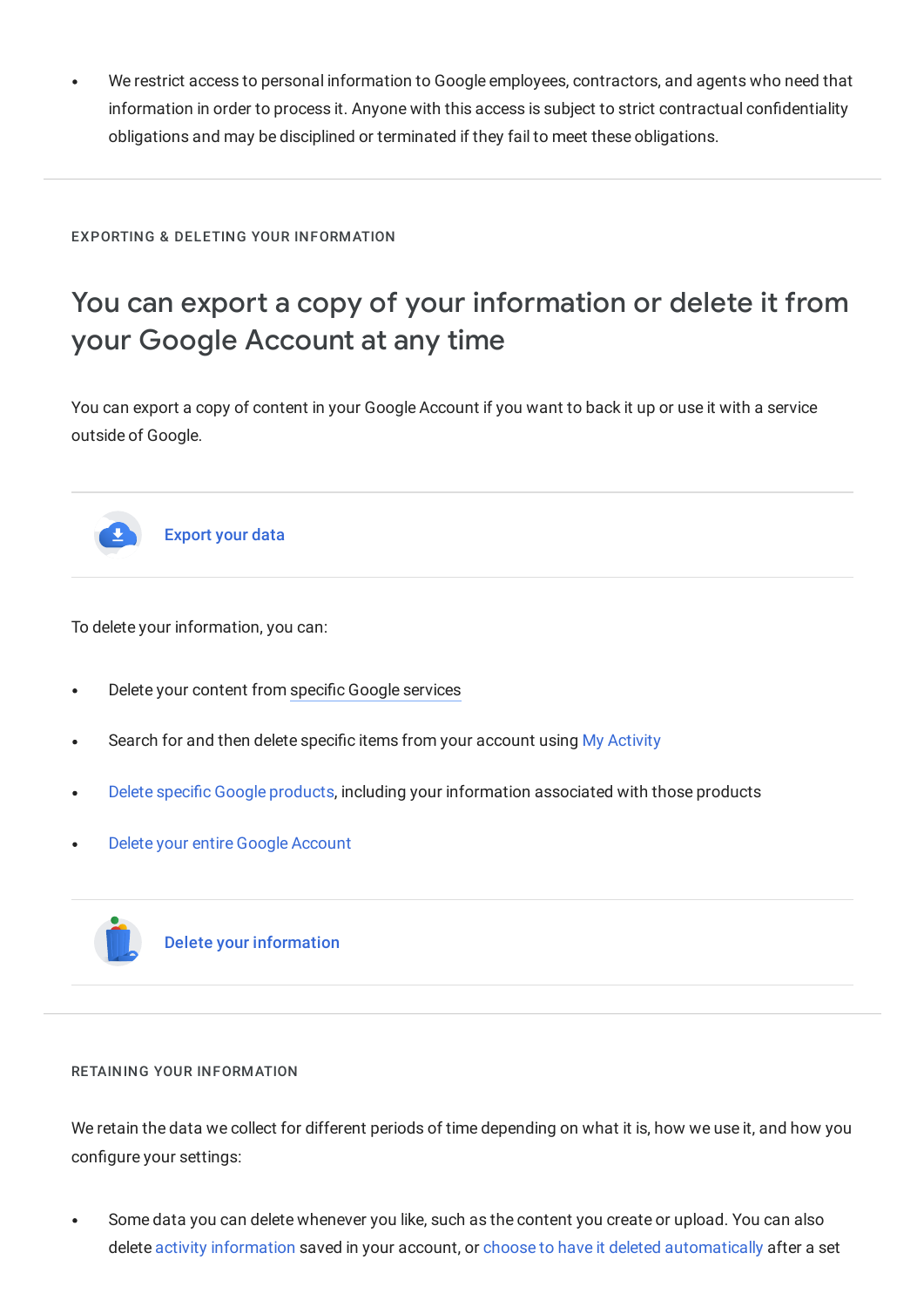period of time.

- Other data is deleted or anonymized automatically after a set period of time, such as [advertising](https://policies.google.com/technologies/ads) data in server logs.
- We keep some data until you delete your Google Account, such as information about how often you use our services.
- And some data we retain for longer periods of time when necessary for legitimate business or legal purposes, such as security, fraud and abuse prevention, or financial record-keeping.

When you delete data, we follow a deletion process to make sure that your data is safely and completely removed from our servers or retained only in anonymized form. We try to ensure that our services protect information from accidental or malicious deletion. Because of this, there may be delays between when you delete something and when copies are deleted from our active and backup systems.

You can read more about Google's data [retention](https://policies.google.com/technologies/retention) periods, including how long it takes us to delete your information.

#### COMPLIANCE & COOPERATION WITH REGULATORS

We regularly review this Privacy Policy and make sure that we process your information in ways that comply with it.

## Data transfers

We maintain [servers](#page-28-4) around the world and your information may be processed on servers located outside of the country where you live. Data protection laws vary among countries, with some providing more protection than others. Regardless of where your information is processed, we apply the same protections described in this policy. We also comply with certain legal [frameworks](https://policies.google.com/privacy/frameworks) relating to the transfer of data.

When we receive formal written complaints, we respond by contacting the person who made the complaint. We work with the appropriate regulatory authorities, including local data protection authorities, to resolve any complaints regarding the transfer of your data that we cannot resolve with you directly.

## European requirements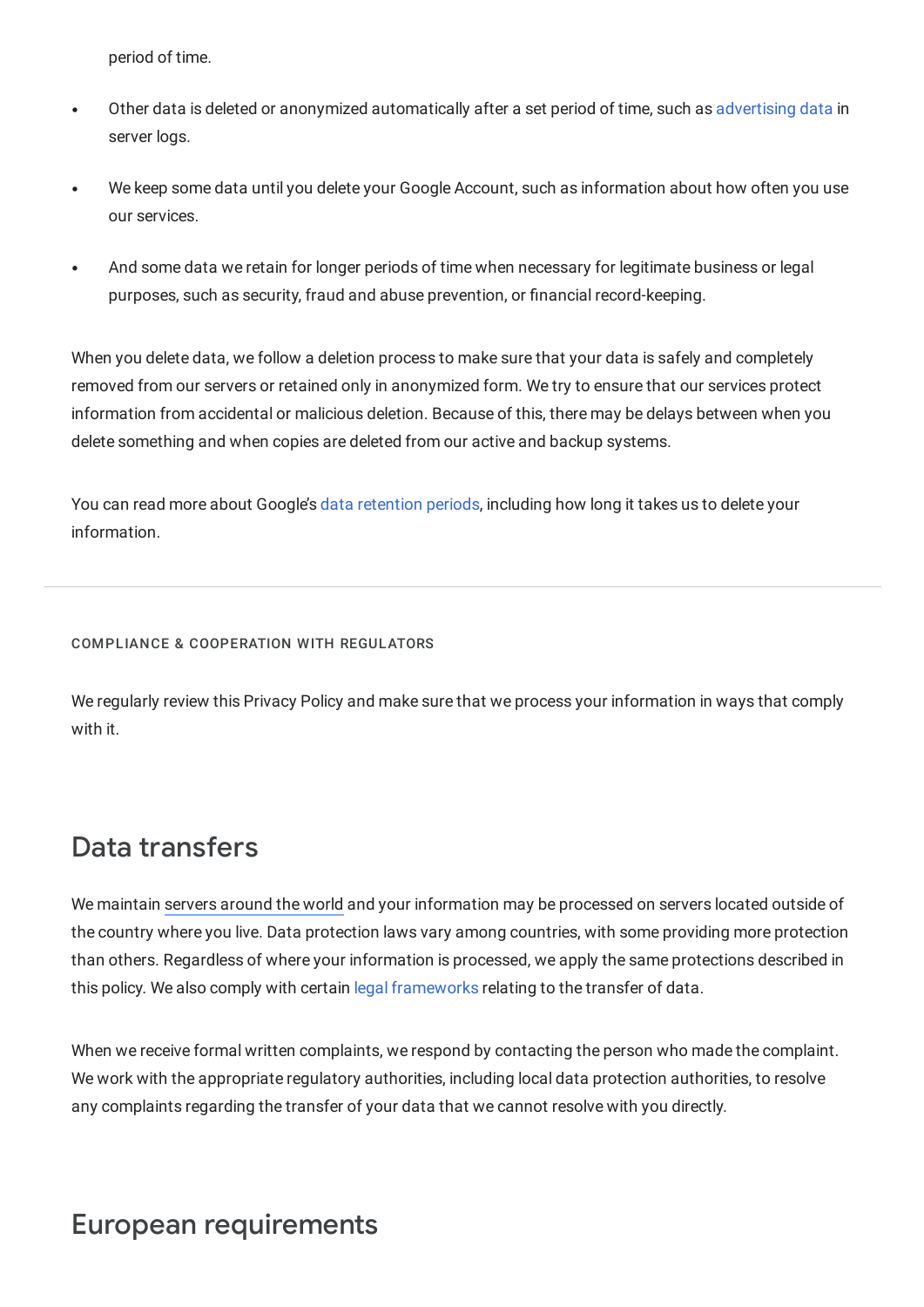If European Union (EU) or United Kingdom (UK) data protection law applies to the processing of your information, we provide the controls described in this policy so you can exercise your right to request access to, update, remove, and restrict the processing of your information. You also have the right to object to the processing of your information or export your information to another service.

Unless otherwise stated in a [service-specific](#page-24-3) privacy notice, the data controller responsible for processing your information depends on where you are based:

- Google Ireland Limited for users of Google services based in the European Economic Area or Switzerland
- Google LLC for users of Google services based in the United Kingdom  $\bullet$

Google LLC is the data controller responsible for processing information indexed and displayed in services like [Google](https://www.google.com/search/howsearchworks/crawling-indexing/) Search and Google Maps regardless of your location.

We process your information for the purposes described in this policy, based on the following legal grounds:

#### With your consent

We ask for your agreement to process your information for specific purposes and you have the right to withdraw your consent at any time. For example, we ask for your consent to provide you with personalized services, such as ads based on your interests. We also ask for your consent to collect your voice and audio activity for speech recognition. You can manage these settings in your Google [Account](https://myaccount.google.com/).

### When we're pursuing legitimate interests

We process your [information](#page-22-3) for our legitimate interests and those of third [parties](#page-29-4) while applying appropriate safeguards that protect your privacy. This means that we process your information for things like:

- Providing, maintaining, and improving our services to meet the needs of our users
- Developing new products and features that are useful for our users
- Understanding how people use our services to ensure and [improve](#page-25-4) the performance of our services
- [Customizing](#page-23-2) our services to provide you with a better user experience (and, if relevant, tailoring the experience to be age-appropriate)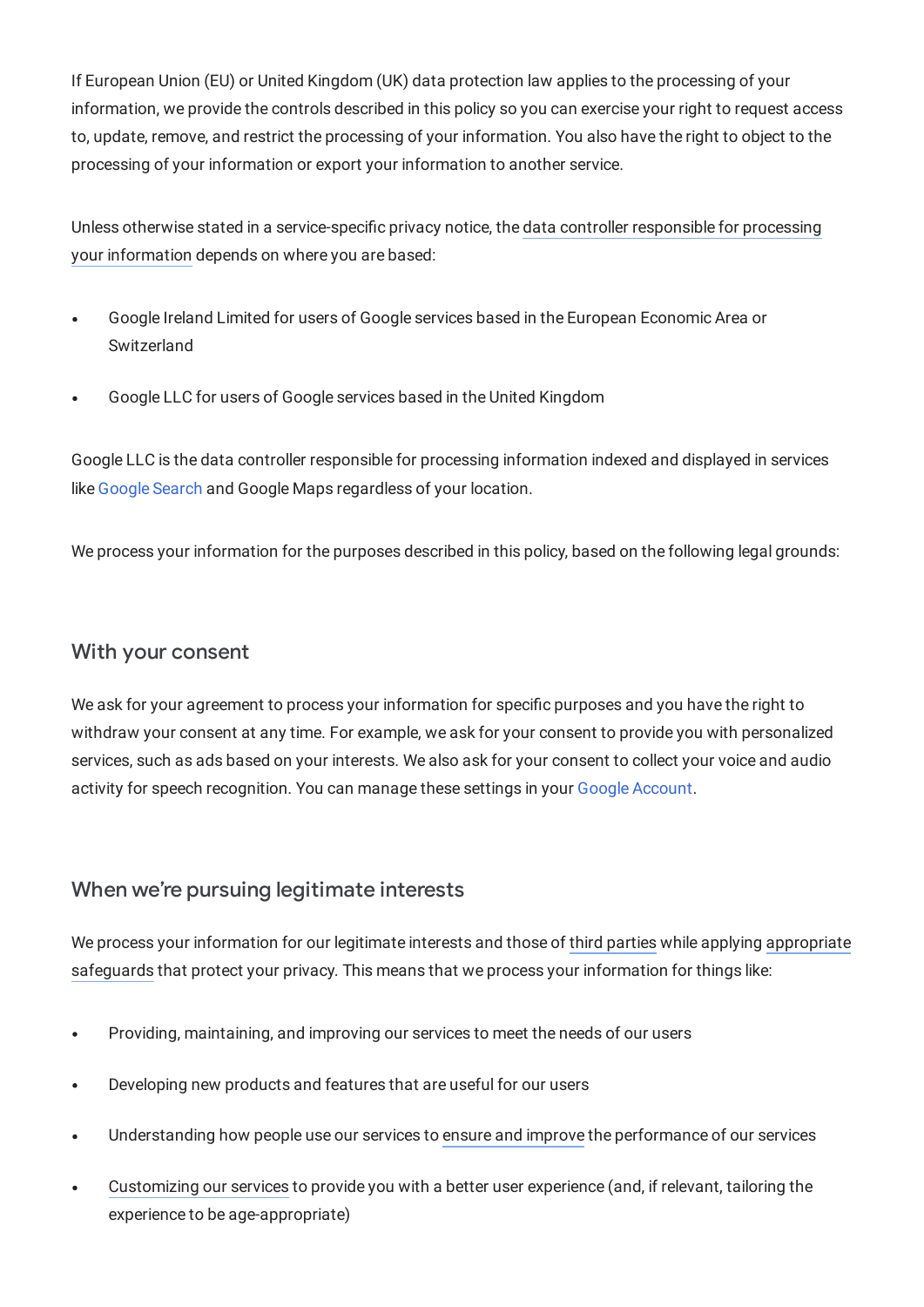- Marketing to inform users about our services
- Providing advertising, which allows us to offer many of our services without a fee (and when ads are personalized, we ask for your consent)
- Detecting, preventing, or otherwise addressing fraud, abuse, security, or technical issues with our services
- Protecting against harm to the rights, property or safety of Google, our users, or the public as required or permitted by law, including disclosing information to government authorities
- Performing research that improves our services for our users and benefits the public
- Fulfilling obligations to our partners like developers and rights holders
- Enforcing legal claims, including investigation of potential violations of applicable Terms of Service

### When we're providing a service

We process your data to provide a service you've asked for under a contract. For example, we process your payment information when you buy extra storage for Google Drive.

### When we're complying with legal obligations

We'll process your data when we have a legal obligation to do so, for example, if we're responding to legal process or an enforceable [governmental](#page-25-3) request.

If you have questions, you can contact Google and our data [protection](https://support.google.com/policies/troubleshooter/7575787) office. And you can contact your local data protection authority if you have concerns regarding your rights under local law.

ABOUT THIS POLICY

# When this policy applies

This Privacy Policy applies to all of the services offered by Google LLC and its [affiliates,](#page-18-0) including YouTube, Android, and services offered on third-party sites, such as advertising services. This Privacy Policy doesn't apply to services that have separate privacy policies that do not incorporate this Privacy Policy.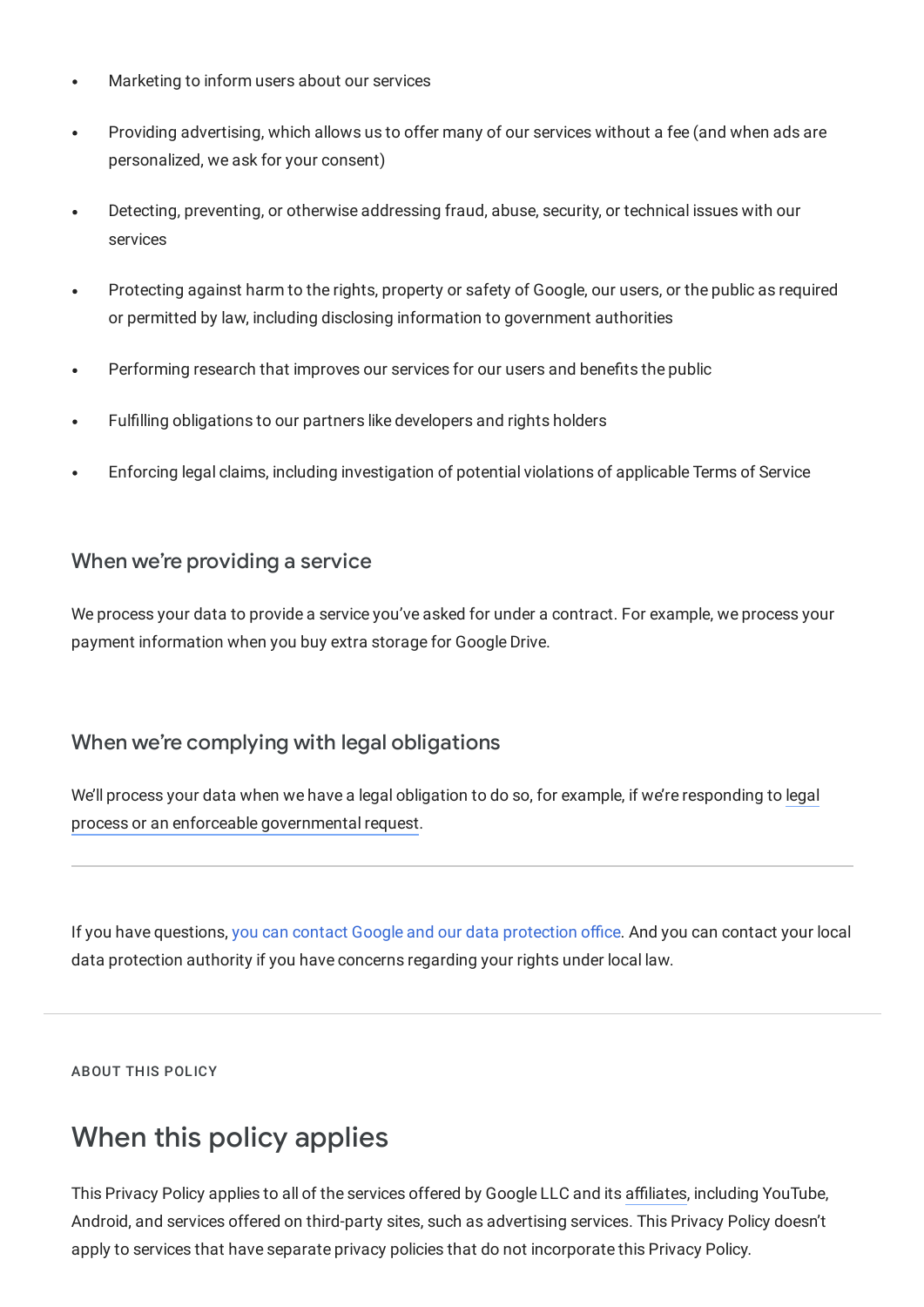This Privacy Policy doesn't apply to:

- The information practices of other companies and organizations that advertise our services
- Services offered by other companies or individuals, including products or sites they offer that may include Google services to which the policy applies, or products or sites displayed to you in search results, or linked from our services

## Changes to this policy

We change this Privacy Policy from time to time. We will not reduce your rights under this Privacy Policy without your explicit consent. We always indicate the date the last changes were published and we offer access to [archived](https://policies.google.com/privacy/archive) versions for your review. If changes are significant, we'll provide a more prominent notice (including, for certain services, email notification of Privacy Policy changes).

RELATED PRIVACY PRACTICES

# Specific Google services

The following privacy notices provide additional information about some Google services:

- Chrome & the Chrome [Operating](https://www.google.com/chrome/intl/en/privacy.html) System  $\bullet$
- [Payments](https://payments.google.com/legaldocument?family=0.privacynotice&hl=en)  $\bullet$
- [Fiber](https://fiber.google.com/legal/privacy.html)
- [Google](https://fi.google.com/about/tos/#project-fi-privacy-notice) Fi
- Google [Workspace](https://workspace.google.com/terms/education_privacy.html) for Education
- Read [Along](https://readalong.google/intl/en_IE/privacy)
- [YouTube](https://kids.youtube.com/privacynotice) Kids
- Google Accounts Managed with Family Link, for Children under 13 (or [applicable](https://families.google.com/familylink/privacy/child-policy/) age in your country)
- Family Link privacy guide for [children](https://families.google.com/familylink/privacy/child-disclosure/) & teens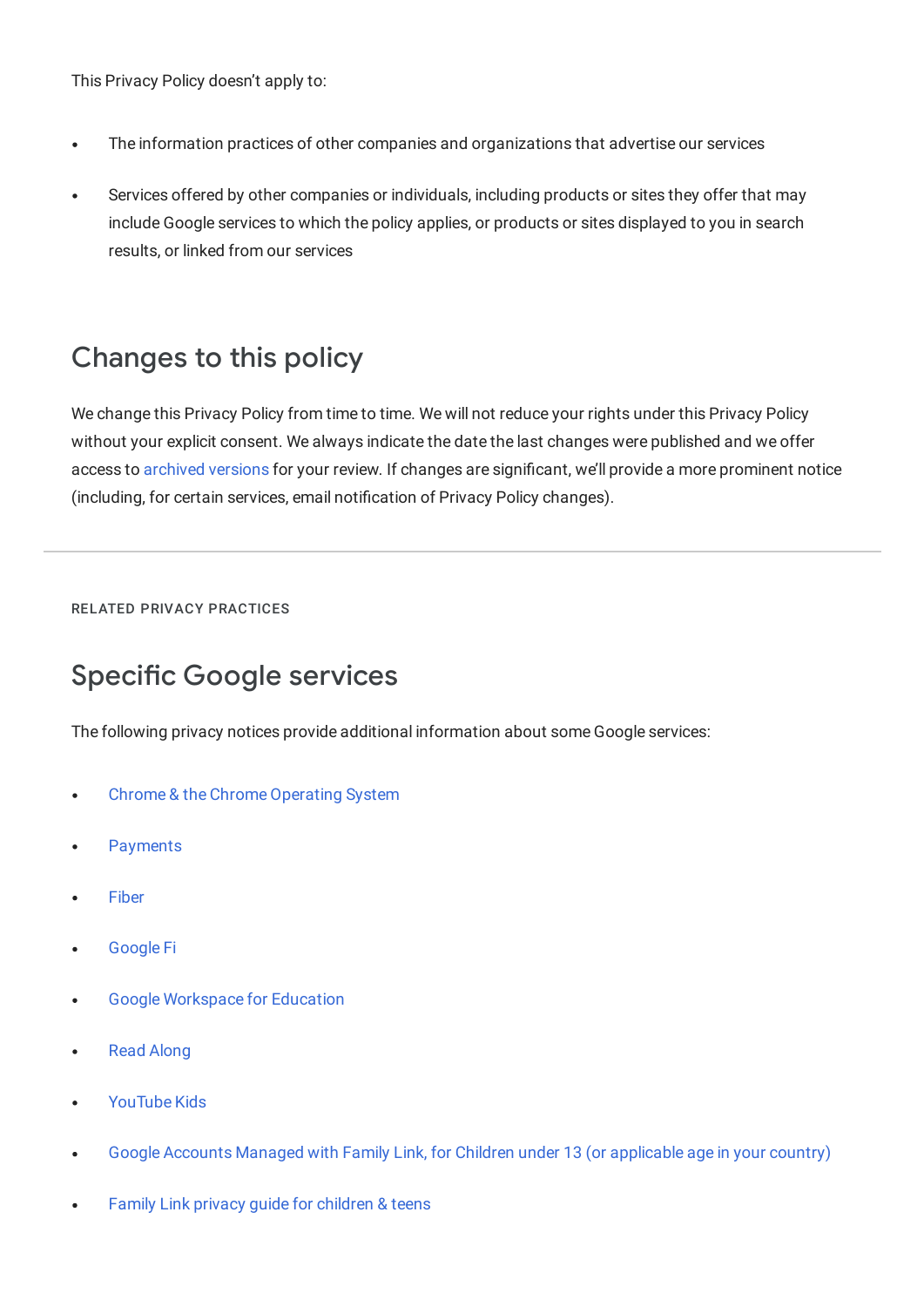If you're a member of an organization that uses Google Workspace or Google Cloud Platform, learn how these services collect and use your personal information in the Google Cloud [Privacy](https://cloud.google.com/terms/cloud-privacy-notice) Notice.

## Other useful resources

The following links highlight useful resources for you to learn more about our practices and privacy settings.

- Your Google [Account](https://myaccount.google.com/) is home to many of the settings you can use to manage your account
- Privacy [Checkup](https://myaccount.google.com/privacycheckup?utm_source=pp&utm_medium=Promo-in-product&utm_campaign=pp_body) guides you through key privacy settings for your Google Account
- [Google's](https://www.google.com/intl/en/safetycenter/) safety center helps you learn more about our built-in security, privacy controls, and tools to help set digital ground rules for your family online
- [Google's](https://www.google.com/policies/privacy/teens/) Teen Privacy Guide provides answers to some of the top questions we get asked about privacy
- [Privacy](https://policies.google.com/privacy) & Terms provides more context regarding this Privacy Policy and our Terms of Service
- [Technologies](https://policies.google.com/technologies) includes more information about:
	- How Google uses [cookies](https://policies.google.com/technologies/cookies)
	- Technologies used for [Advertising](https://policies.google.com/technologies/ads)  $\bullet$
	- How Google uses pattern [recognition](https://policies.google.com/technologies/pattern-recognition) to recognize things like faces in photos  $\bullet$
	- How Google uses [information](https://policies.google.com/technologies/partner-sites) from sites or apps that use our services  $\bullet$

## <span id="page-18-0"></span>Key terms

#### Affiliates

An affiliate is an entity that belongs to the Google group of companies, including the following companies that provide consumer services in the EU: Google Ireland Limited, Google Commerce Ltd, Google Payment Corp, and Google Dialer Inc. Learn more about the [companies](https://privacy.google.com/businesses/affiliates) providing business services in the EU.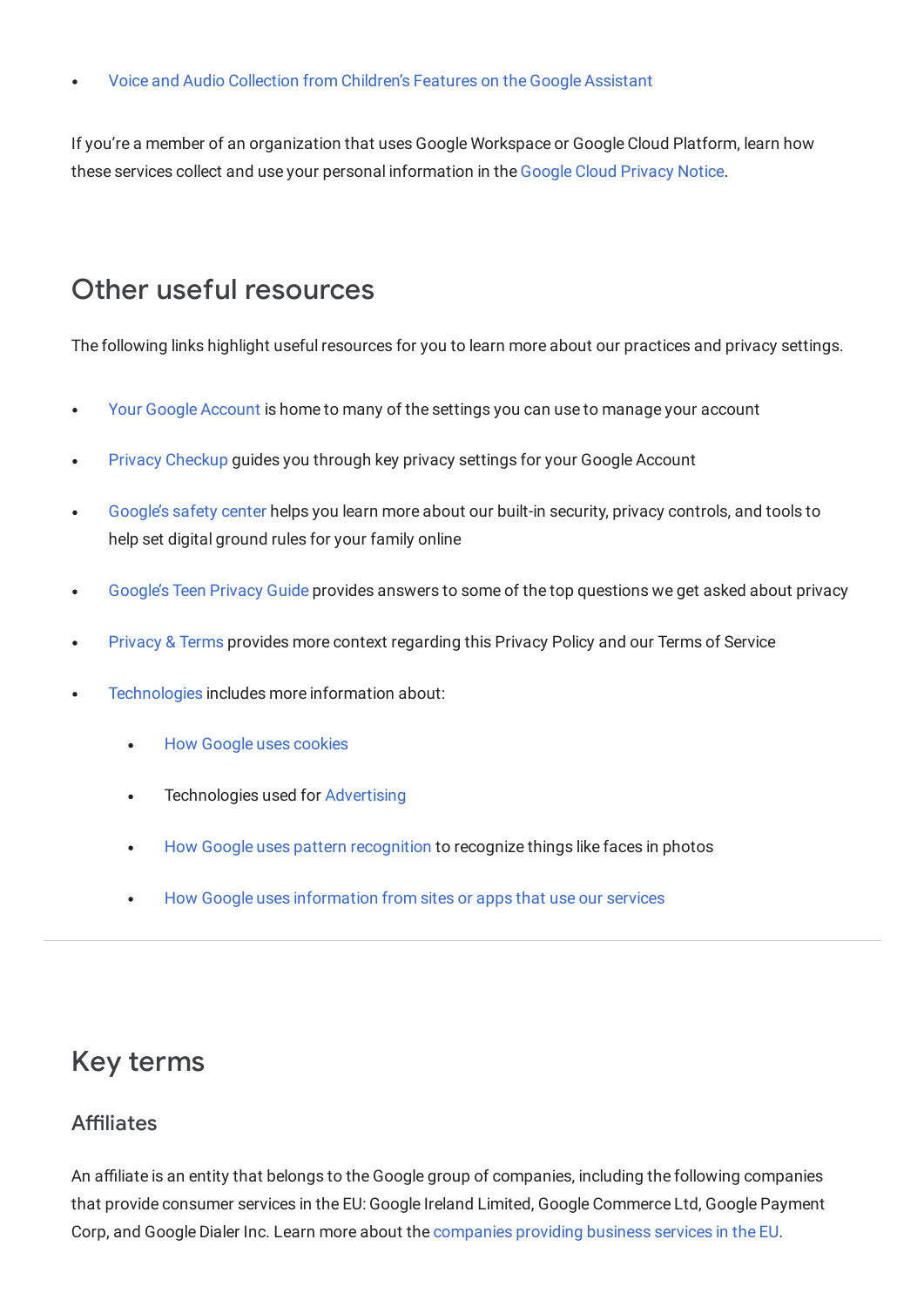### <span id="page-19-4"></span>Algorithm

<span id="page-19-3"></span>A process or set of rules followed by a computer in performing problem-solving operations.

### Application data cache

An application data cache is a data repository on a device. It can, for example, enable a web application to run without an internet connection and improve the performance of the application by enabling faster loading of content.

#### <span id="page-19-2"></span>Browser web storage

Browser web storage enables websites to store data in a browser on a device. When used in "local storage" mode, it enables data to be stored across sessions. This makes data retrievable even after a browser has been closed and reopened. One technology that facilitates web storage is HTML 5.

#### <span id="page-19-1"></span>Cookies

A cookie is a small file containing a string of characters that is sent to your computer when you visit a website. When you visit the site again, the cookie allows that site to recognize your browser. Cookies may store user preferences and other information. You can configure your browser to refuse all cookies or to indicate when a cookie is being sent. However, some website features or services may not function properly without [cookies](https://policies.google.com/technologies/cookies). Learn more about how Google uses cookies and how Google uses data, including cookies, when you use our [partners'](https://policies.google.com/technologies/partner-sites) sites or apps.

#### <span id="page-19-0"></span>Device

A device is a computer that can be used to access Google services. For example, desktop computers, tablets, smart speakers, and smartphones are all considered devices.

#### Google Account

You may access some of our services by signing up for a Google [Account](https://myaccount.google.com/) and providing us with some personal information (typically your name, email address, and a password). This account information is used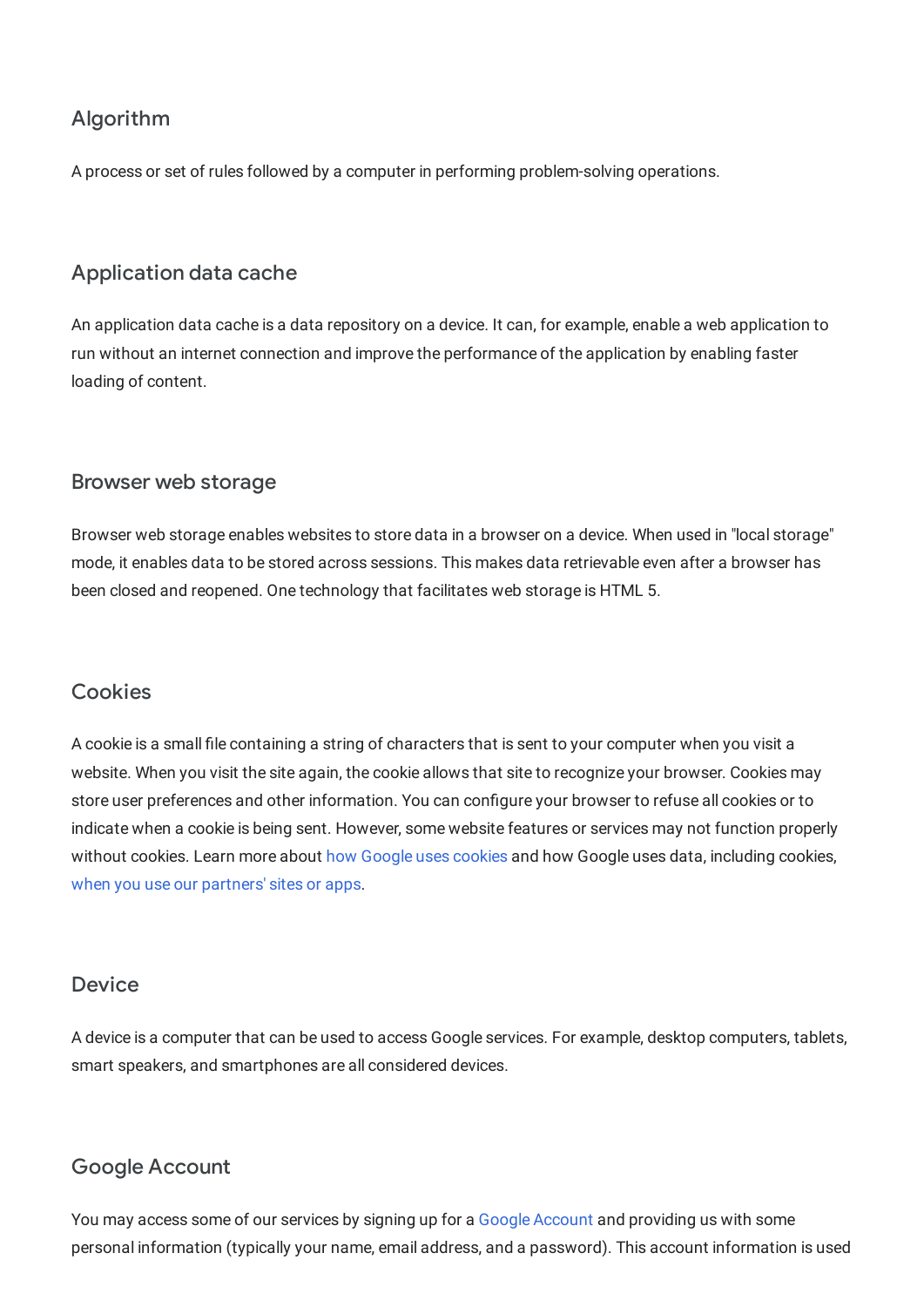<span id="page-20-1"></span>to authenticate you when you access Google services and protect your account from unauthorized access by others. You can edit or delete your account at any time through your Google Account settings.

#### IP address

Every device connected to the Internet is assigned a number known as an Internet protocol (IP) address. These numbers are usually assigned in geographic blocks. An IP address can often be used to identify the location from which a device is connecting to the Internet.

#### <span id="page-20-5"></span>Non-personally identifiable information

This is information that is recorded about users so that it no longer reflects or references an individuallyidentifiable user.

### <span id="page-20-0"></span>Personal information

This is information that you provide to us which personally identifies you, such as your name, email address, or billing information, or other data that can be reasonably linked to such information by Google, such as information we associate with your Google Account.

### <span id="page-20-3"></span>Pixel tag

A pixel tag is a type of technology placed on a website or within the body of an email for the purpose of tracking certain activity, such as views of a website or when an email is opened. Pixel tags are often used in combination with cookies.

#### <span id="page-20-2"></span>Referrer URL

<span id="page-20-4"></span>A Referrer URL (Uniform Resource Locator) is information transmitted to a destination webpage by a web browser, typically when you click a link to that page. The Referrer URL contains the URL of the last webpage the browser visited.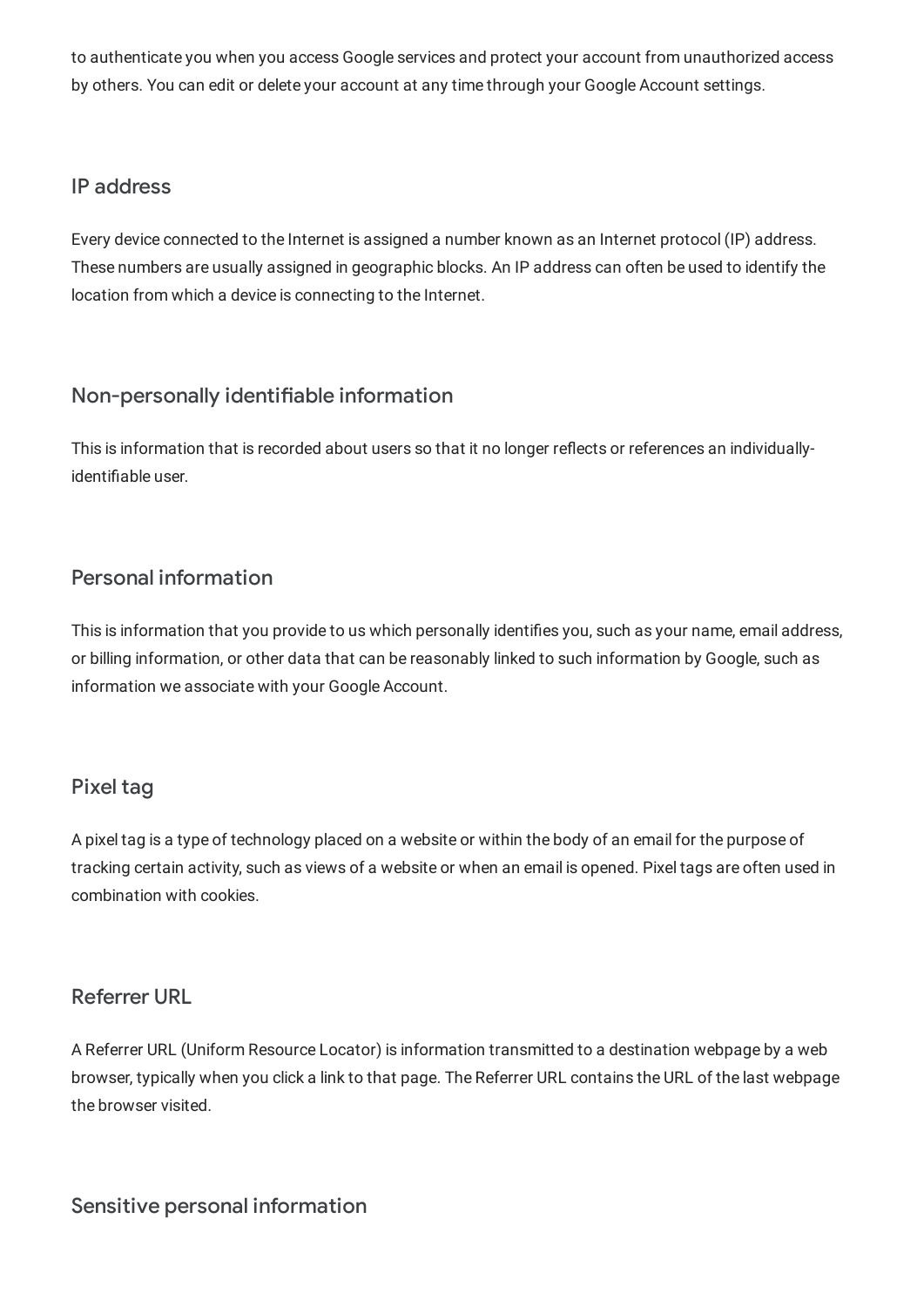<span id="page-21-1"></span>This is a particular category of personal information relating to topics such as confidential medical facts, racial or ethnic origins, political or religious beliefs, or sexuality.

#### Server logs

Like most websites, our servers automatically record the page requests made when you visit our sites. These "server logs" typically include your web request, Internet Protocol address, browser type, browser language, the date and time of your request, and one or more cookies that may uniquely identify your browser.

A typical log entry for a search for "cars" looks like this:

```
123.45.67.89 - 25/Mar/2003 10:15:32 -
http://www.google.com/search?q=cars -
Firefox 1.0.7; Windows NT 5.1 -
740674ce2123e969
```
- 123.45.67.89 is the Internet Protocol address assigned to the user by the user's ISP. Depending on the  $\bullet$ user's service, a different address may be assigned to the user by their service provider each time they connect to the Internet.
- 25/Mar/2003 10:15:32 is the date and time of the query.  $\bullet$
- http://www.google.com/search?q=cars is the requested URL, including the search query.  $\bullet$
- Firefox 1.0.7; Windows NT 5.1 is the browser and operating system being used.  $\bullet$
- 740674ce2123a969 is the unique cookie ID assigned to this particular computer the first time it visited Google. (Cookies can be deleted by users. If the user has deleted the cookie from the computer since the last time they've visited Google, then it will be the unique cookie ID assigned to their device the next time they visit Google from that particular device).

#### <span id="page-21-0"></span>Unique identifiers

A unique identifier is a string of characters that can be used to uniquely identify a browser, app, or device. Different identifiers vary in how permanent they are, whether they can be reset by users, and how they can be accessed.

Unique identifiers can be used for various purposes, including security and fraud detection, syncing services such as your email inbox, remembering your preferences, and providing personalized advertising. For example, unique identifiers stored in cookies help sites display content in your browser in your preferred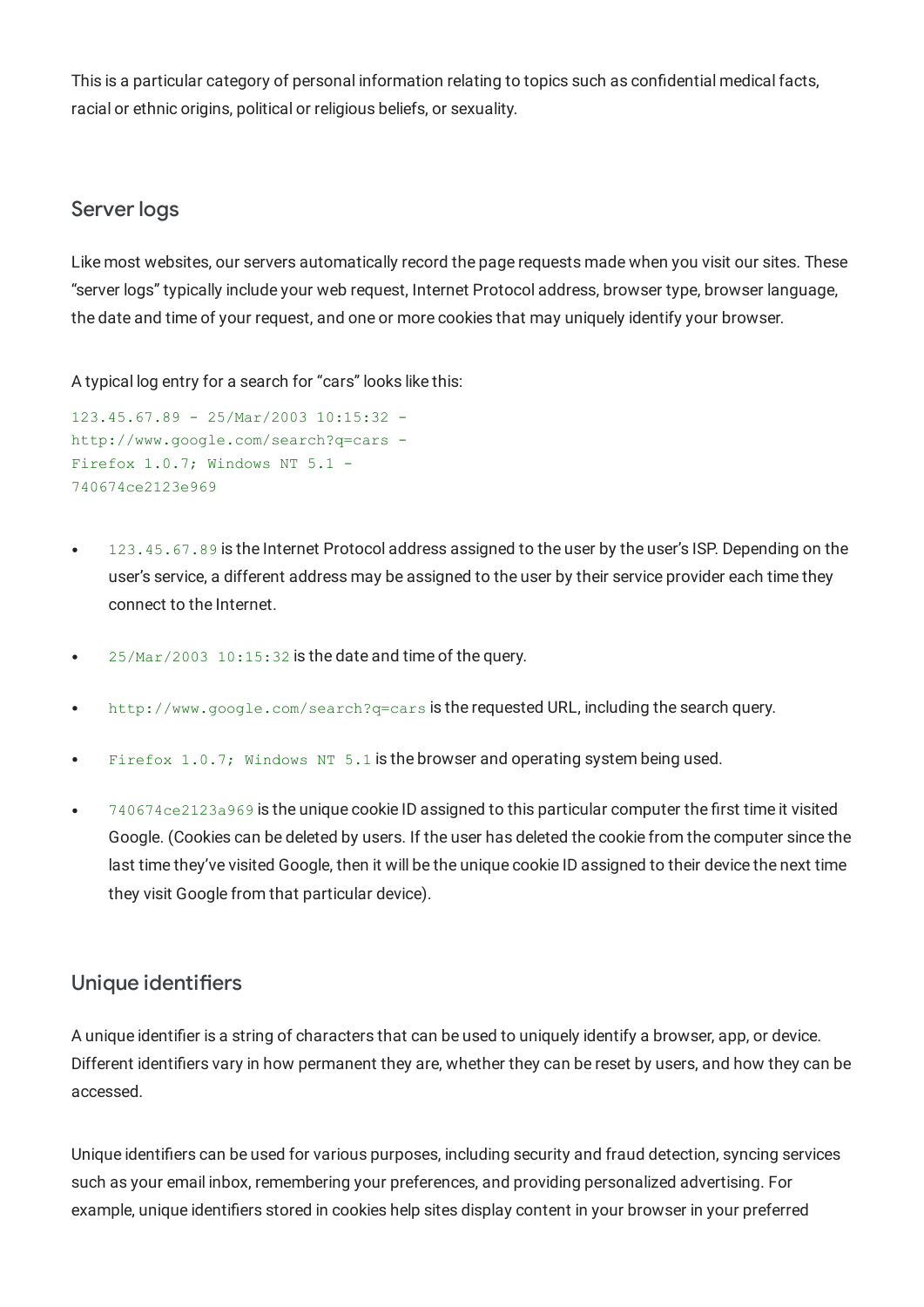language. You can configure your browser to refuse all cookies or to indicate when a cookie is being sent. Learn more about how Google uses [cookies](https://policies.google.com/technologies/cookies).

On other platforms besides browsers, unique identifiers are used to recognize a specific device or app on that device. For example, a unique identifier such as the Advertising ID is used to provide relevant advertising on Android devices, and can be [managed](https://policies.google.com/technologies/ads) in your device's settings. Unique identifiers may also be incorporated into a device by its manufacturer (sometimes called a universally unique ID or UUID), such as the IMEInumber of a mobile phone. For example, a device's unique identifier can be used to customize our service to your device or analyze device issues related to our services.

## Additional Context

#### <span id="page-22-0"></span>ads you'll find most useful

For example, if you watch videos about baking on YouTube, you may see more ads that relate to baking as you browse the web. We also may use your IP address to determine your approximate location, so that we can serve you ads for a nearby pizza delivery service if you search for "pizza." Learn more about [Google](https://support.google.com/accounts?p=privpol_whyad) ads and why you may see [particular](https://support.google.com/accounts?p=privpol_whyad) ads.

#### <span id="page-22-2"></span>advertising and research services on their behalf

For example, advertisers may upload data from their loyalty-card programs so that they can better understand the performance of their ad campaigns. We only provide aggregated reports to advertisers that don't reveal information about individual people.

#### <span id="page-22-1"></span>Android device with Google apps

Android devices with Google apps include devices sold by Google or one of our partners and include phones, cameras, vehicles, wearables, and televisions. These devices use Google Play Services and other pre-installed apps that include services like Gmail, Maps, your phone's camera and phone dialer, text-to-speech conversion, keyboard input, and security features. Learn more about Google Play [Services](https://support.google.com/android/answer/10546414).

#### <span id="page-22-3"></span>appropriate safeguards

For example, we may anonymize data, or encrypt data to ensure it can't be linked to other information about you. [Learn](https://policies.google.com/technologies/anonymization) more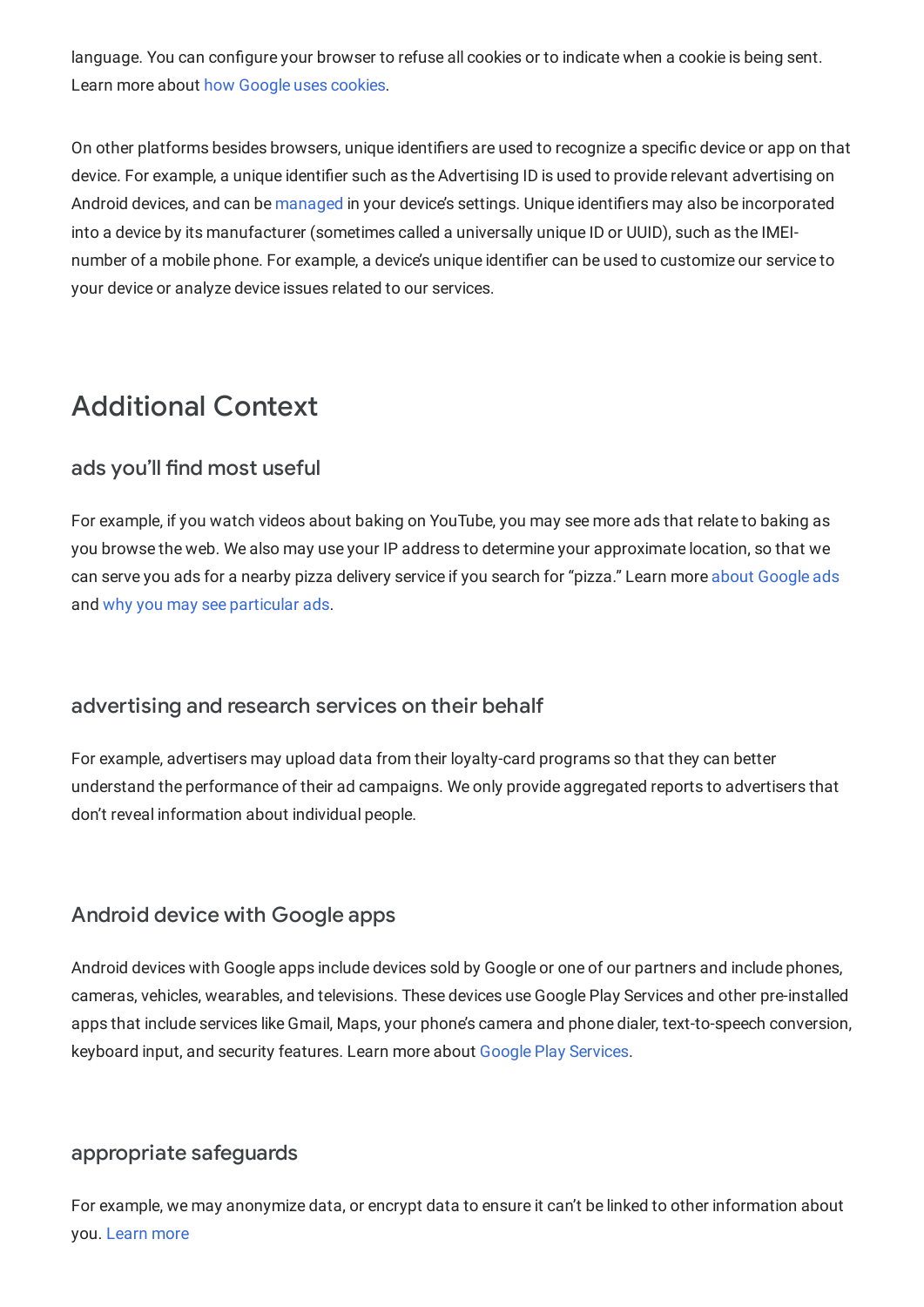### <span id="page-23-1"></span>combine the information we collect

Some examples of how we combine the information we collect include:

- When you're signed in to your Google Account and search on Google, you can see search results from the public web, along with relevant information from the content you have in other Google products, like Gmail or Google Calendar. This can include things like the status of your upcoming flights, restaurant, and hotel reservations, or your photos. [Learn](https://support.google.com/websearch?p=privpol_privresults&hl=en) more
- If you have communicated with someone via Gmail and want to add them to a Google Doc or an event in Google Calendar, Google makes it easy to do so by autocompleting their email address when you start to type in their name. This [feature](https://support.google.com/accounts?p=autocontacts&hl=en) makes it easier to share things with people you know. Learn more
- The Google app can use data that you have stored in other Google products to show you personalized content, depending on your settings. For example, if you have searches stored in your Web & App Activity, the Google app can show you news articles and other information about your interests, like sports scores, based your activity. [Learn](https://support.google.com/websearch?p=privpol_feed&hl=en) more
- If you link your Google Account to your Google Home, you can manage your information and get things done through the Google Assistant. For example, you can add events to your Google Calendar or get your schedule for the day, ask for status updates on your upcoming flight, or send information like driving directions to your phone. [Learn](https://support.google.com/googlehome?p=privpol_actions&hl=en) more

#### <span id="page-23-0"></span>customized search results

For example, when you're signed in to your Google Account and have the Web & App Activity control enabled, you can get more relevant search results that are based on your previous searches and activity from other Google services. You can learn [more](https://support.google.com/websearch?p=privpol_searchactivity) here. You may also get customized search results even when you're signed out. If you don't want this level of search customization, you can search and browse [privately](https://support.google.com/websearch?p=privpol_incognito) or turn off signed-out search [personalization](https://www.google.com/history/optout?utm_source=pp).

#### <span id="page-23-2"></span>Customizing our services

For example, we may display a Google Doodle on the Search homepage to celebrate an event specific to your country.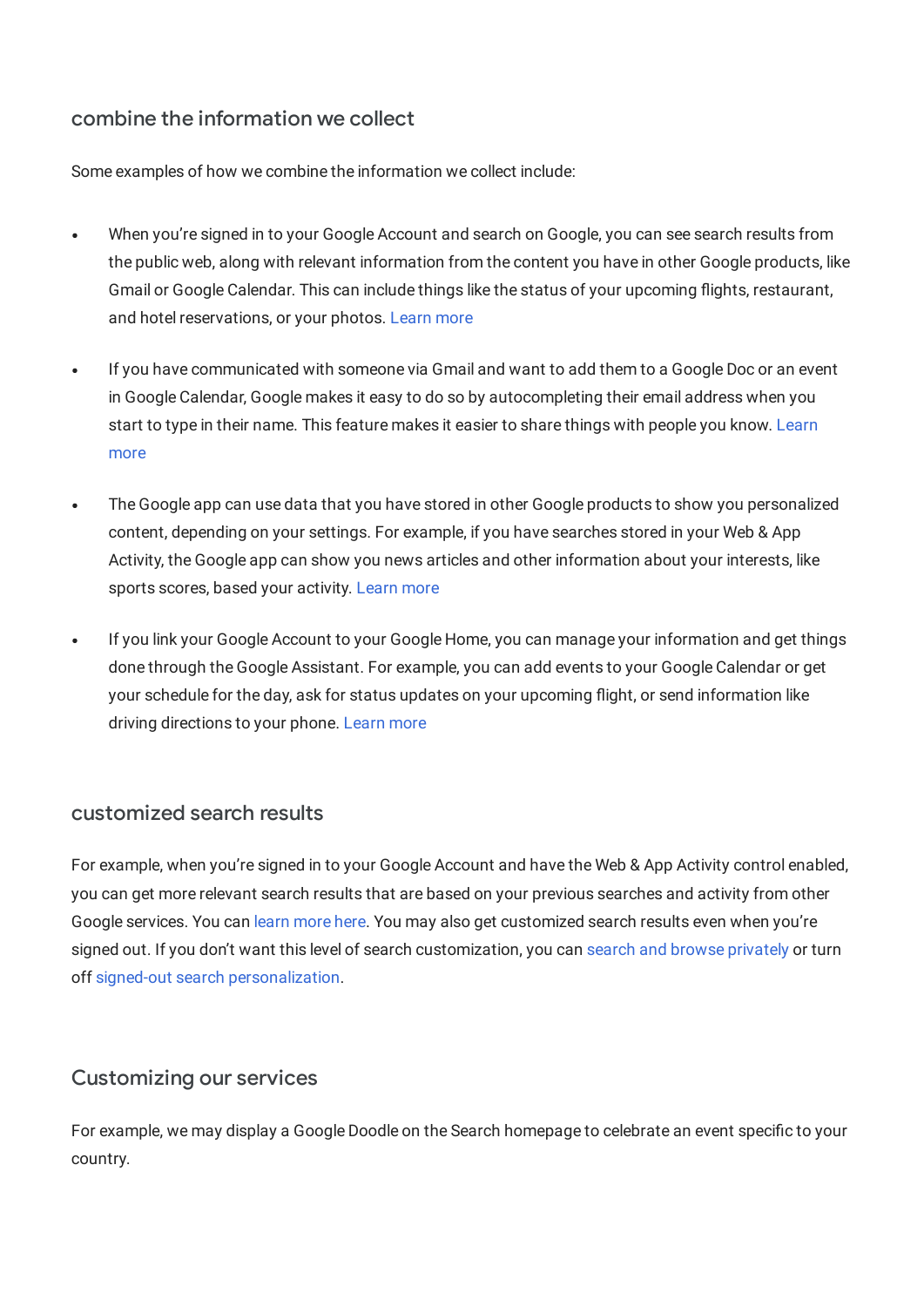### <span id="page-24-3"></span>data controller responsible for processing your information

<span id="page-24-1"></span>This means the Google affiliate that is responsible for processing your information and for complying with applicable privacy laws.

#### deliver our services

Examples of how we use your information to deliver our services include:

- We use the IP address assigned to your device to send you the data you requested, such as loading a YouTube video
- We use unique identifiers stored in cookies on your device to help us authenticate you as the person who should have access to your Google Account
- Photos and videos you upload to Google Photos are used to help you create albums, animations, and other creations that you can share. [Learn](https://support.google.com/photos?p=privpol_manage) more
- A flight confirmation email you receive may be used to create a "check-in" button that appears in your  $\bullet$ Gmail
- When you purchase services or physical goods from us, you may provide us information like your shipping address or delivery instructions. We use this information for things like processing, fulfilling, and delivering your order, and to provide support in connection with the product or service you purchase.

#### <span id="page-24-2"></span>detect abuse

When we detect spam, malware, illegal content, and other forms of abuse on our systems in violation of our policies, we may disable your account or take other appropriate action. In certain circumstances, we may also report the violation to appropriate authorities.

#### <span id="page-24-0"></span>devices

For example, we can use information from your devices to help you decide which device you'd like to use to install an app or view a movie you buy from Google Play. We also use this information to help protect your account.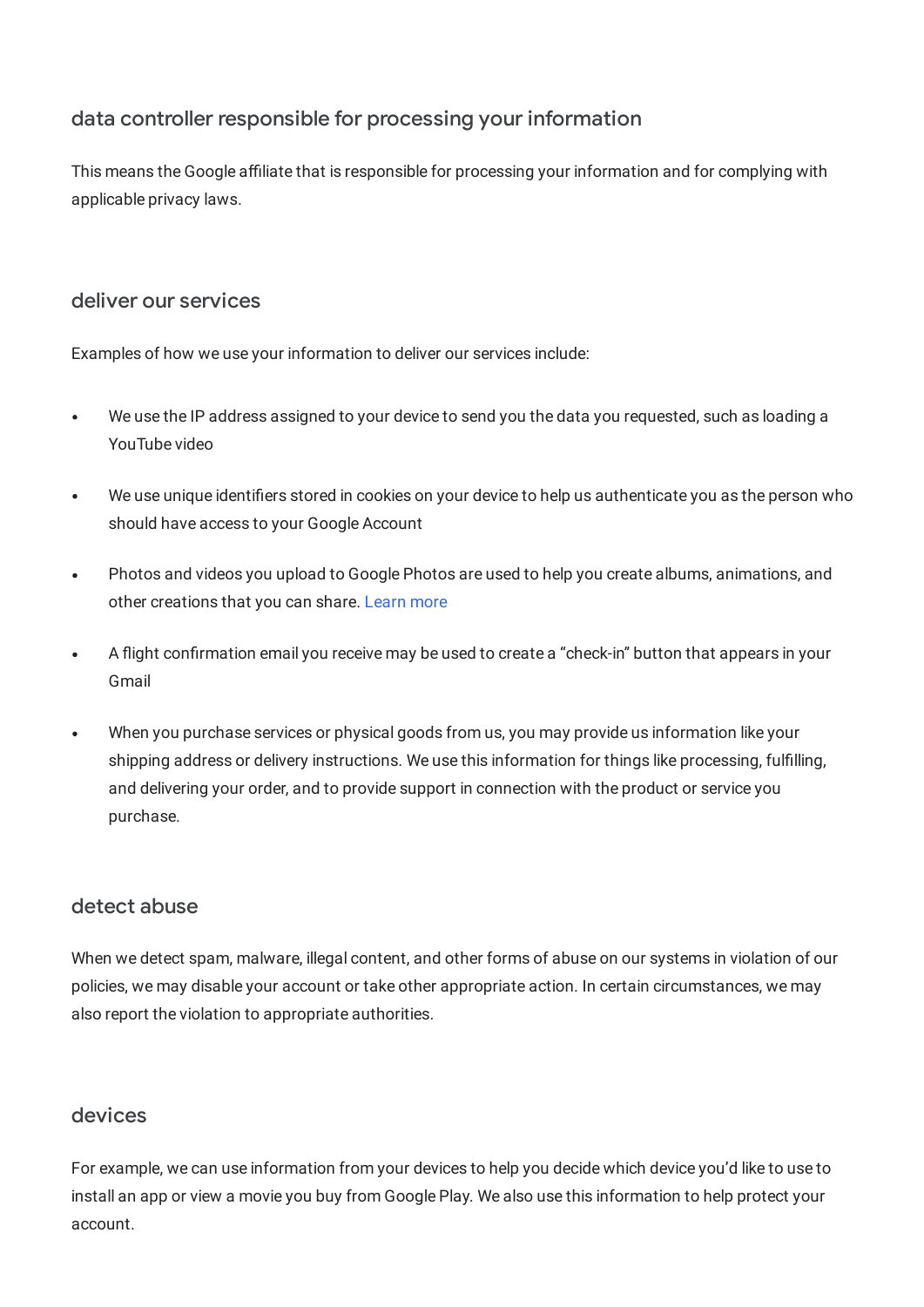#### <span id="page-25-4"></span>ensure and improve

<span id="page-25-1"></span>For example, we analyze how people interact with advertising to improve the performance of our ads.

#### ensure our services are working as intended

For example, we continuously monitor our systems to look for problems. And if we find something wrong with a specific feature, reviewing activity information collected before the problem started allows us to fix things more quickly.

#### <span id="page-25-0"></span>Information about things near your device

If you use Google's Location services on Android, we can improve the performance of apps that rely on your location, like Google Maps. If you use Google's Location services, your device sends information to Google about its location, sensors (like accelerometer), and nearby cell towers and Wi-Fi access points (like MAC address and signal strength). All these things help to determine your location. You can use your device settings to enable Google Location services. [Learn](https://support.google.com/accounts?p=privpol_androidloc&hl=en) more

#### <span id="page-25-3"></span>legal process, or enforceable governmental request

Like other technology and communications companies, Google regularly receives requests from governments and courts around the world to disclose user data. Respect for the privacy and security of data you store with Google underpins our approach to complying with these legal requests. Our legal team reviews each and every request, regardless of type, and we frequently push back when a request appears to be overly broad or doesn't follow the correct process. Learn more in our [Transparency](https://transparencyreport.google.com/user-data/overview) Report.

#### <span id="page-25-2"></span>make improvements

For example, we use cookies to analyze how people interact with our services. And that analysis can help us build better products. For example, it may help us discover that it's taking people too long to complete a certain task or that they have trouble finishing steps at all. We can then redesign that feature and improve the product for everyone.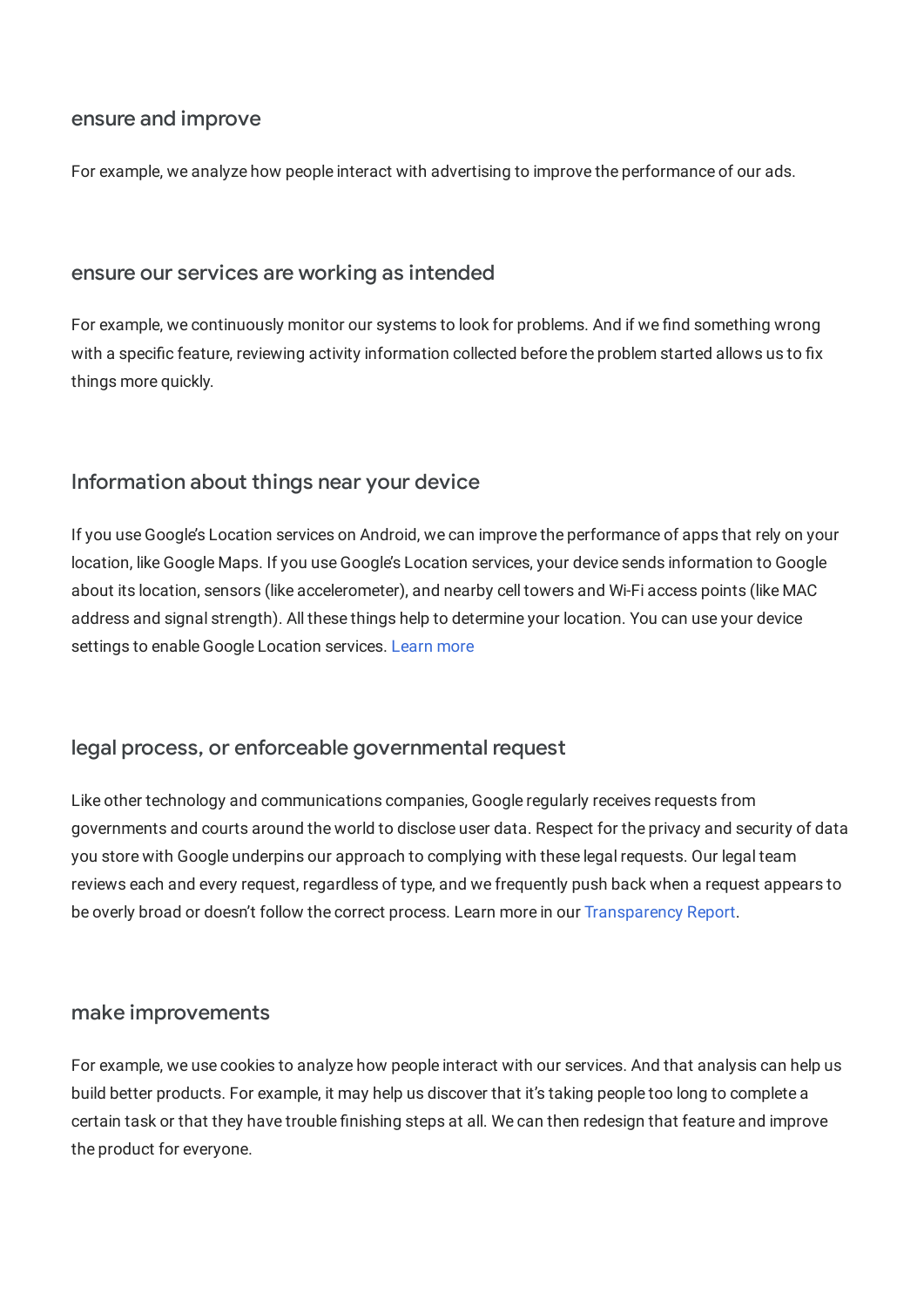#### <span id="page-26-3"></span>may link information

Google Analytics relies on first-party cookies, which means the cookies are set by the Google Analytics customer. Using our systems, data generated through Google Analytics can be linked by the Google Analytics customer and by Google to third-party cookies that are related to visits to other websites. For example, an advertiser may want to use its Google Analytics data to create more relevant ads, or to further analyze its traffic. [Learn](https://support.google.com/analytics?p=privpol_data&hl=en) more

#### <span id="page-26-4"></span>partner with Google

<span id="page-26-1"></span>There are over 2 million non-Google websites and apps that partner with Google to show ads. [Learn](https://support.google.com/accounts?p=privpol_controlads&hl=en) more

#### payment information

For example, if you add a credit card or other payment method to your Google Account, you can use it to buy things across our services, like apps in the Play Store. We may also ask for other information, like a business tax ID, to help process your payment. In some cases, we may also need to verify your identity and may ask you for information to do this.

<span id="page-26-2"></span>We may also use payment information to verify that you meet age requirements, if, for example, you enter an incorrect birthday indicating you're not old enough to have a Google Account. [Learn](https://support.google.com/accounts?p=privpol_agereq&hl=en) more

#### personalized ads

<span id="page-26-0"></span>You may also see personalized ads based on information from the advertiser. If you shopped on an advertiser's website, for example, they can use that visit information to show you ads. [Learn](https://support.google.com/accounts?p=privpol_whyad&hl=en) more

#### phone number

If you add your phone number to your account, it can be used for different purposes across Google services, depending on your settings. For example, your phone number can be used to help you access your account if you forget your password, help people find and connect with you, and make the ads you see more relevant to you. [Learn](https://support.google.com/accounts?p=privpol_phone&hl=en) more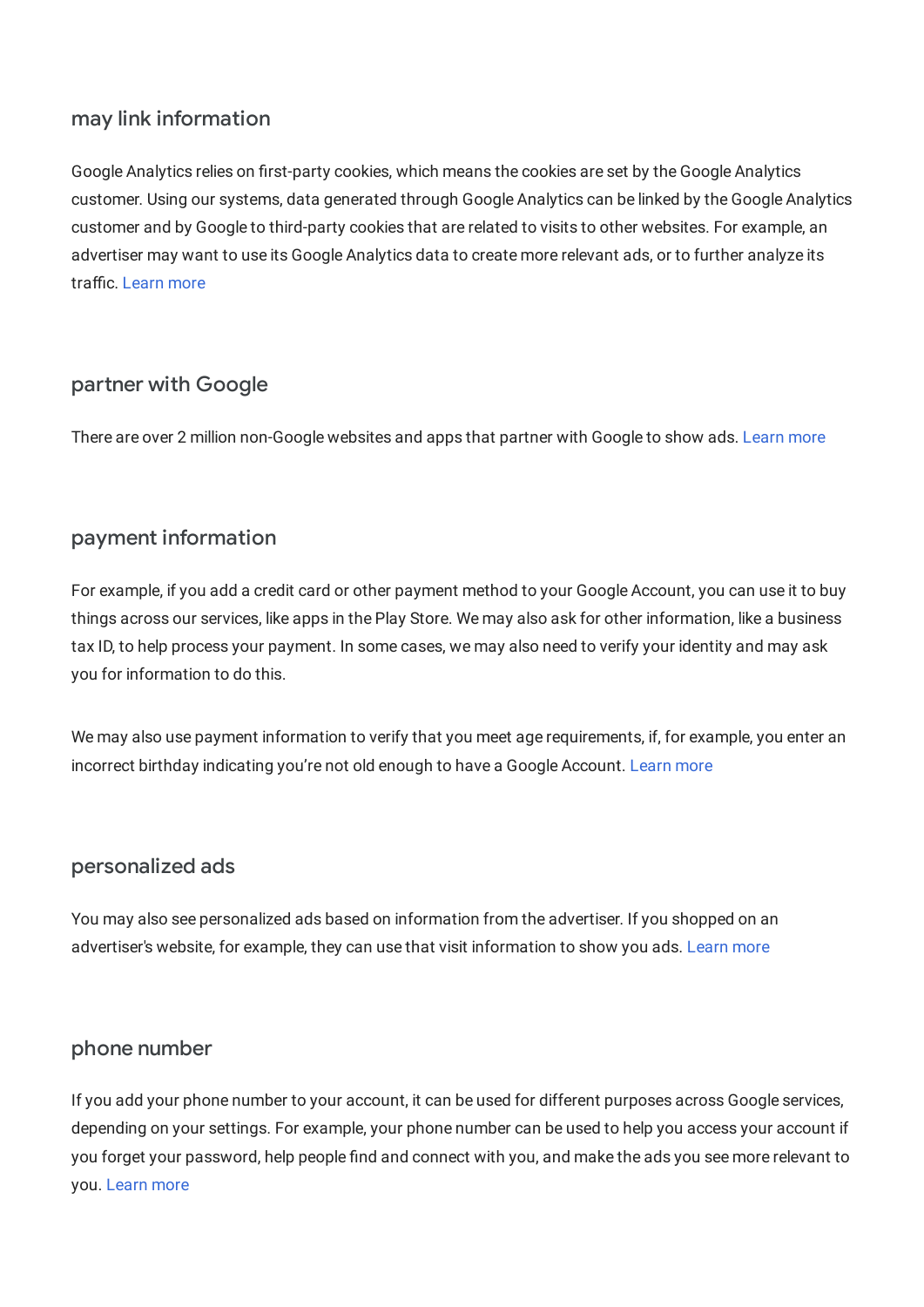### <span id="page-27-1"></span>protect against abuse

<span id="page-27-0"></span>For example, information about security threats can help us notify you if we think your account has been compromised (at which point we can help you take steps to protect your account).

#### publicly accessible sources

For example, we may collect information that's publicly available online or from other public sources to help train Google's language models and build features like Google Translate. Or, if your business's information appears on a website, we may index and display it on Google services.

### <span id="page-27-4"></span>rely on cookies to function properly

<span id="page-27-3"></span>For example, we use a cookie called 'lbcs' that makes it possible for you to open many Google Docs in one browser. Blocking this cookie would prevent Google Docs from working as expected. [Learn](https://policies.google.com/technologies/cookies#types-of-cookies) more

#### safety and reliability

Some examples of how we use your information to help keep our services safe and reliable include:

- Collecting and analyzing IP addresses and cookie data to protect against automated abuse. This abuse takes many forms, such as sending spam to Gmail users, stealing money from advertisers by fraudulently clicking on ads, or censoring content by launching a Distributed Denial of Service (DDoS) attack.
- The "last account activity" feature in Gmail can help you find out if and when someone accessed your email without your knowledge. This feature shows you information about recent activity in Gmail, such as the IP addresses that accessed your mail, the associated location, and the date and time of access. [Learn](https://support.google.com/mail?p=privpol_signinactivity&hl=en) more

#### <span id="page-27-2"></span>sensitive categories

When showing you personalized ads, we use topics that we think might be of interest to you based on your activity. For example, you may see ads for things like "Cooking and Recipes" or "Air Travel." We don't use topics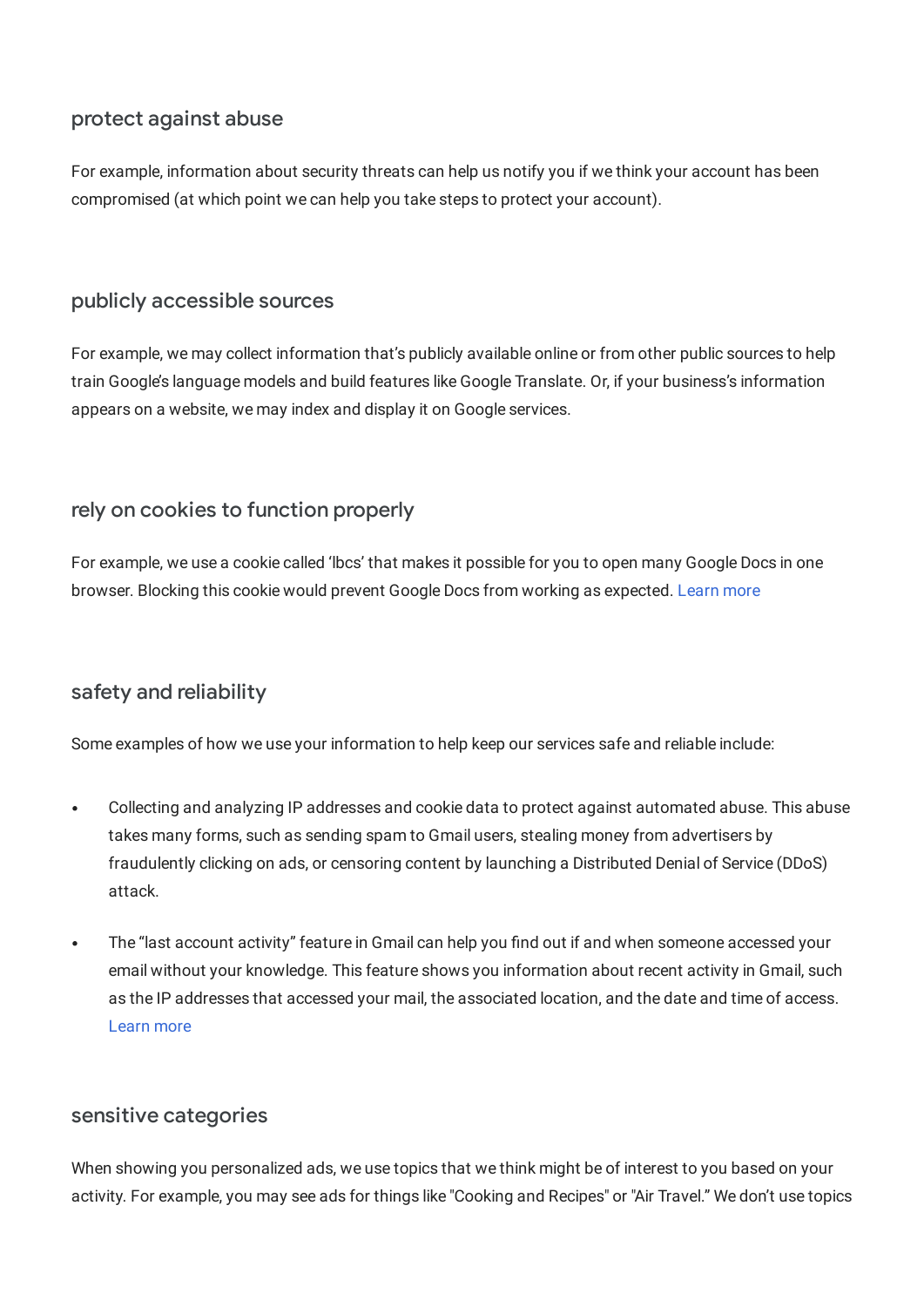<span id="page-28-1"></span>or show personalized ads based on sensitive categories like race, religion, sexual orientation, or health. And we require the same from [advertisers](https://support.google.com/adwordspolicy?p=privpol_p13nad) that use our services.

#### Sensor data from your device

Your device may have sensors that can be used to better understand your location and movement. For example, an accelerometer can be used to determine your speed and a gyroscope to figure out your direction of travel.

#### <span id="page-28-4"></span>servers around the world

<span id="page-28-0"></span>For example, we operate data centers located [around](https://www.google.com/about/datacenters/inside/locations) the world to help keep our products continuously available for users.

#### services to make and receive calls or send and receive messages

Examples of these services include:

- Google Voice, for making and receiving calls, sending text messages, and managing voicemail  $\bullet$
- $\bullet$ Google Meet, for making and receiving video calls
- Gmail, for sending and receiving emails  $\bullet$
- Google Chat, for sending and receiving messages  $\bullet$
- Google Duo, for making and receiving video calls and sending and receiving messages  $\bullet$
- <span id="page-28-3"></span>Google Fi, for a phone plan

#### show trends

<span id="page-28-2"></span>When lots of people start searching for something, it can provide useful information about particular trends at that time. Google Trends samples Google web searches to estimate the popularity of searches over a certain period of time and shares those results publicly in aggregated terms. [Learn](https://support.google.com/trends?p=privpol_about) more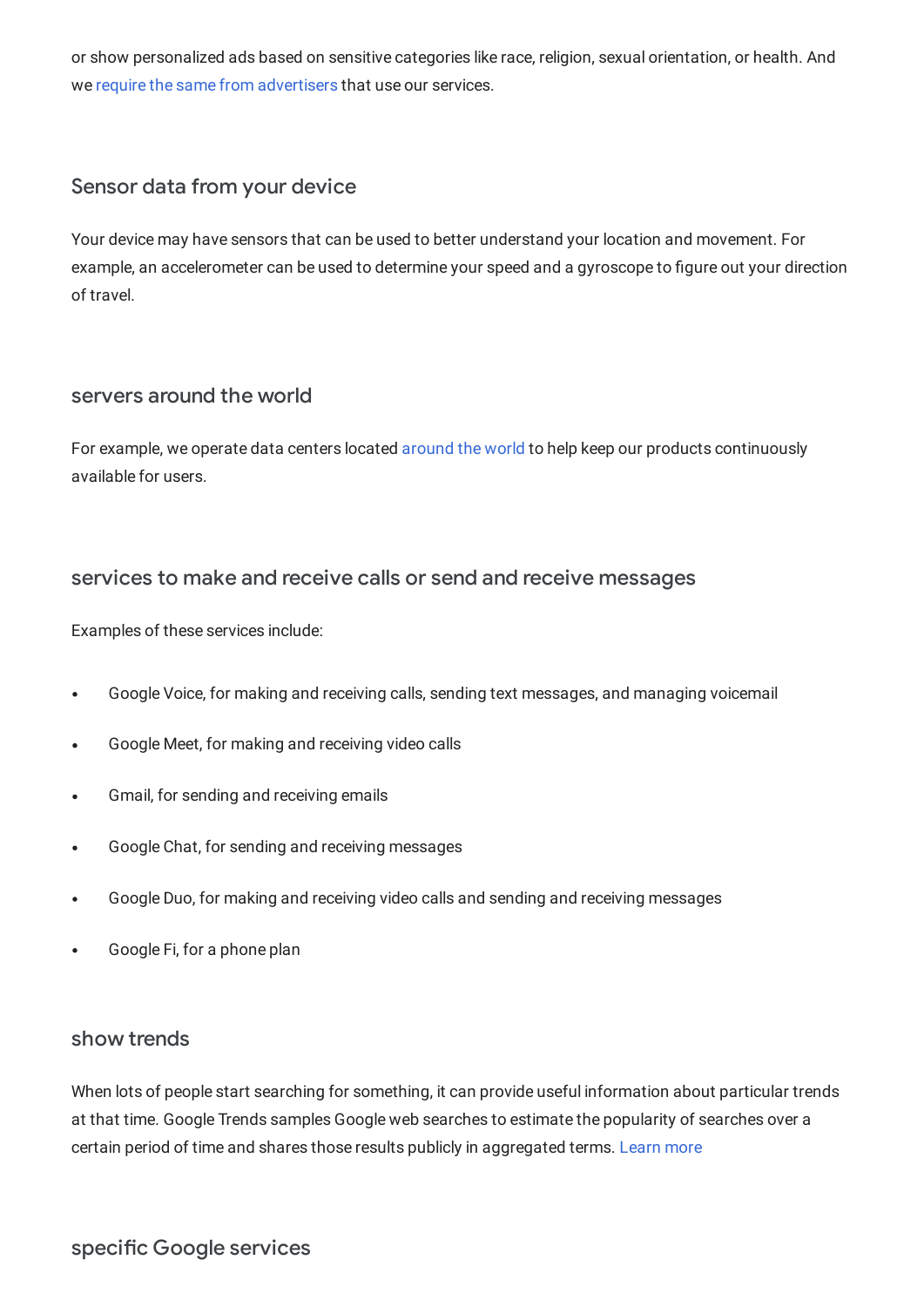<span id="page-29-3"></span>For example, you can delete [your](https://support.google.com/blogger?p=privpol_blog) blog from Blogger or a [Google](https://support.google.com/sites?p=privpol_delete) Site you own from Google Sites. You can also delete [reviews](https://support.google.com/googleplay?p=privpol_review) you've left on apps, games, and other content in the Play Store.

#### specific partners

For example, we allow YouTube creators and advertisers to work with measurement companies to learn about the audience of their YouTube videos or ads, using cookies or similar technologies. Another example is merchants on our shopping pages, who use cookies to understand how many different people see their product listings. [Learn](https://policies.google.com/privacy/google-partners) more about these partners and how they use your information.

#### <span id="page-29-2"></span>synced with your Google Account

<span id="page-29-0"></span>Your Chrome browsing history is only saved to your account if you've enabled Chrome synchronization with your Google Account. [Learn](https://support.google.com/chrome?p=privpol_chrsync) more

#### the people who matter most to you online

<span id="page-29-4"></span>For example, when you type an address in the To, Cc, or Bcc field of an email you're composing, Gmail will suggest addresses based on the people you contact most [frequently](https://contacts.google.com/).

#### third parties

For example, we process your information to report use statistics to rights holders about how their content was used in our services. We may also process your information if people search for your name and we display search results for sites containing publicly available information about you.

#### <span id="page-29-1"></span>Views and interactions with content and ads

For example, we collect information about views and interactions with ads so we can provide aggregated reports to advertisers, like telling them whether we served their ad on a page and whether the ad was likely seen by a viewer. We may also measure other interactions, such as how you move your mouse over an ad or if you interact with the page on which the ad appears.